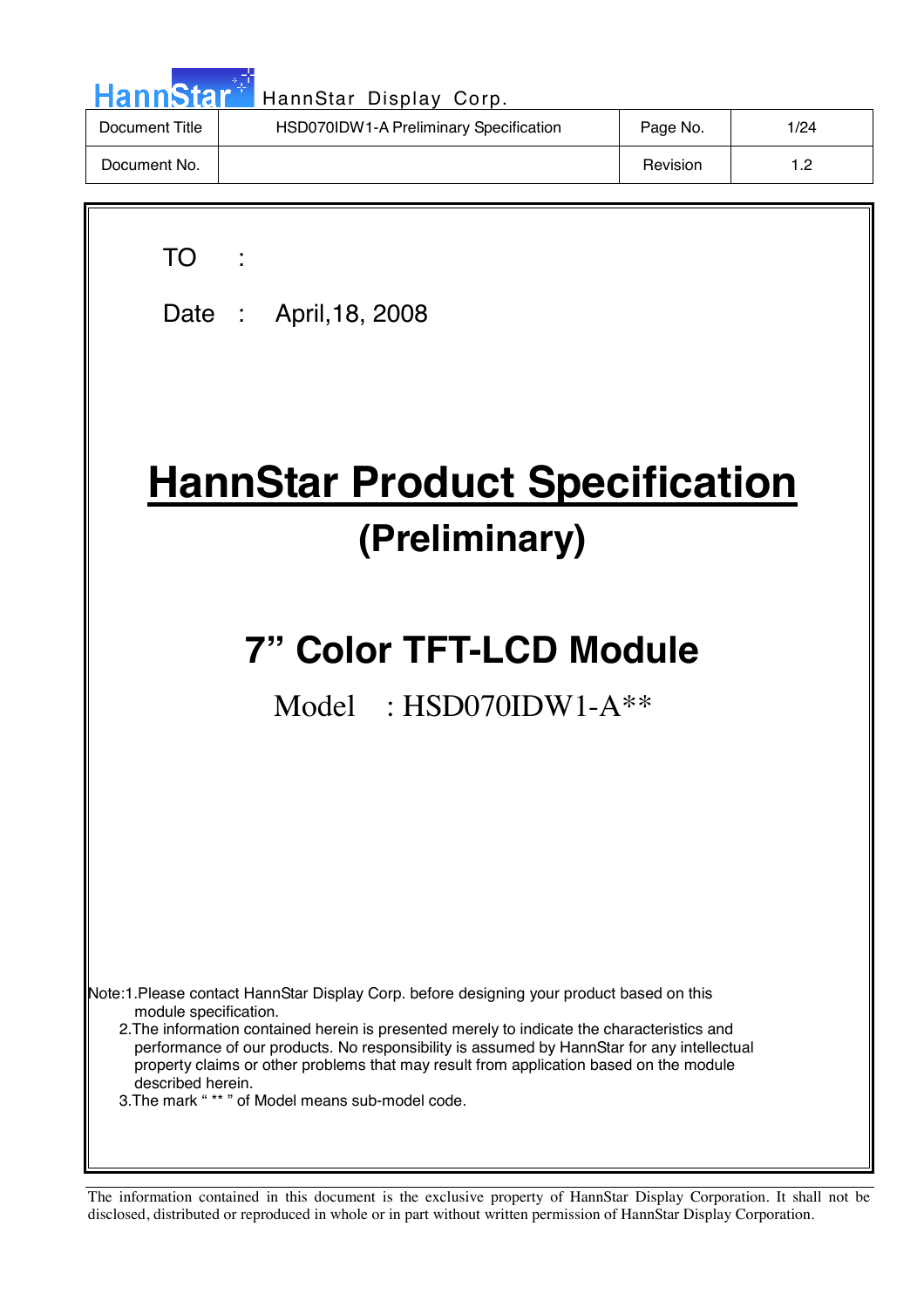|  | <b>HannStar</b> |  |
|--|-----------------|--|
|  |                 |  |

### HannStar Display Corp.

| Document Title | HSD070IDW1-A Preliminary Specification | Page No. | 2/24 |
|----------------|----------------------------------------|----------|------|
| Document No.   |                                        | Revision |      |

| <b>Record of Revisions</b> |               |           |                                                     |  |
|----------------------------|---------------|-----------|-----------------------------------------------------|--|
| Rev.                       | Date          | Sub-Model | Description of change                               |  |
| $1.2$                      | Apr, 18, 2008 |           | Preliminary Product Specification was first issued. |  |
|                            |               |           |                                                     |  |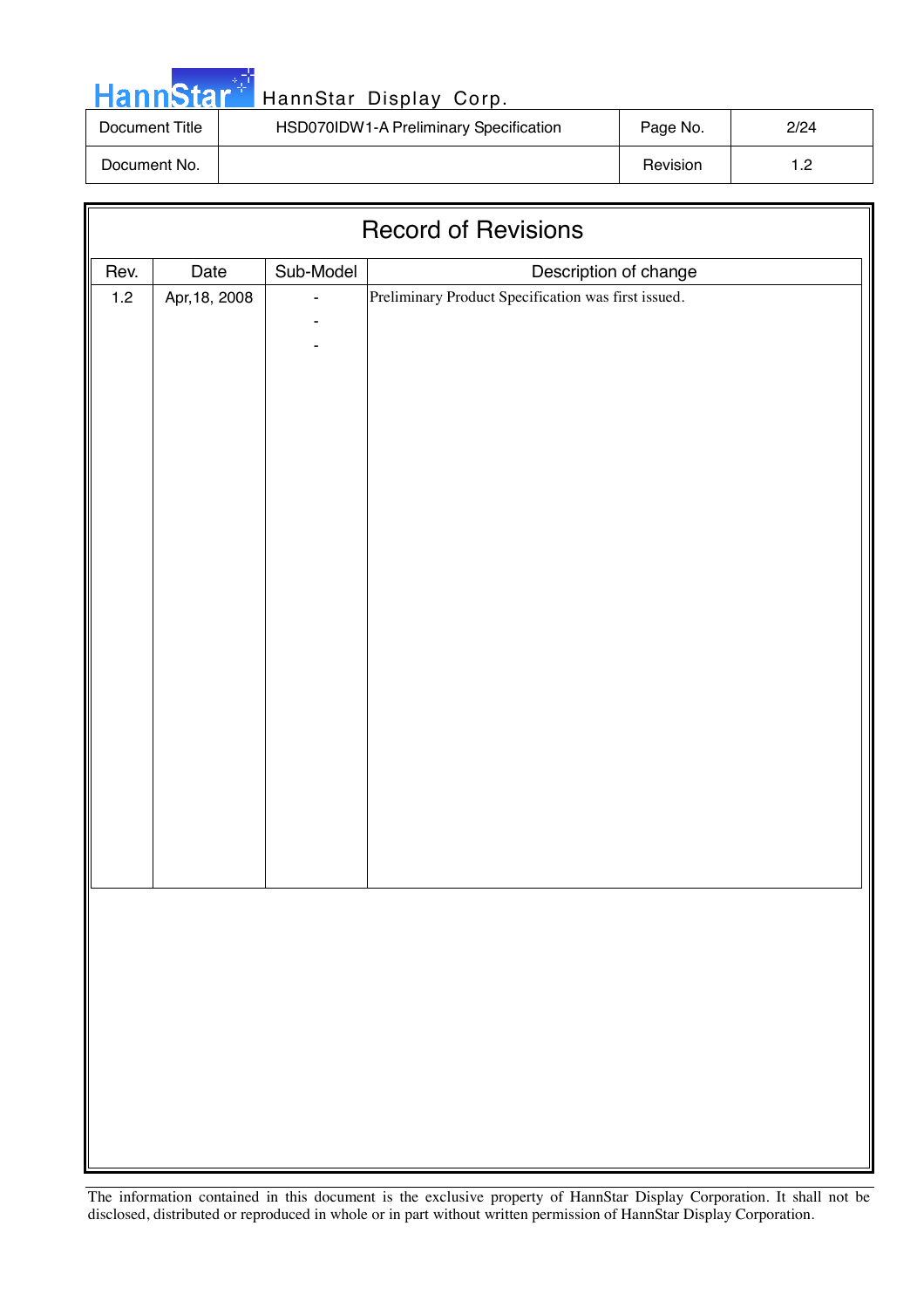|  |  | <b>HannStar</b> |  |
|--|--|-----------------|--|
|  |  |                 |  |

### HannStar Display Corp.

| Document Title | HSD070IDW1-A Preliminary Specification | Page No. | 3/24             |
|----------------|----------------------------------------|----------|------------------|
| Document No.   |                                        | Revision | 1.2 <sub>1</sub> |

### **Contents**

| 1.0  | p.4  |
|------|------|
| 2.0  | p.5  |
| 3.0  | p.6  |
| 4.0  | p.10 |
| 5.0  | p.11 |
| 6.0  | p.13 |
| 7.0  | p.19 |
| 8.0  | p.20 |
| 9.0  | p.21 |
| 10.0 | p.22 |
| 11.0 | p.23 |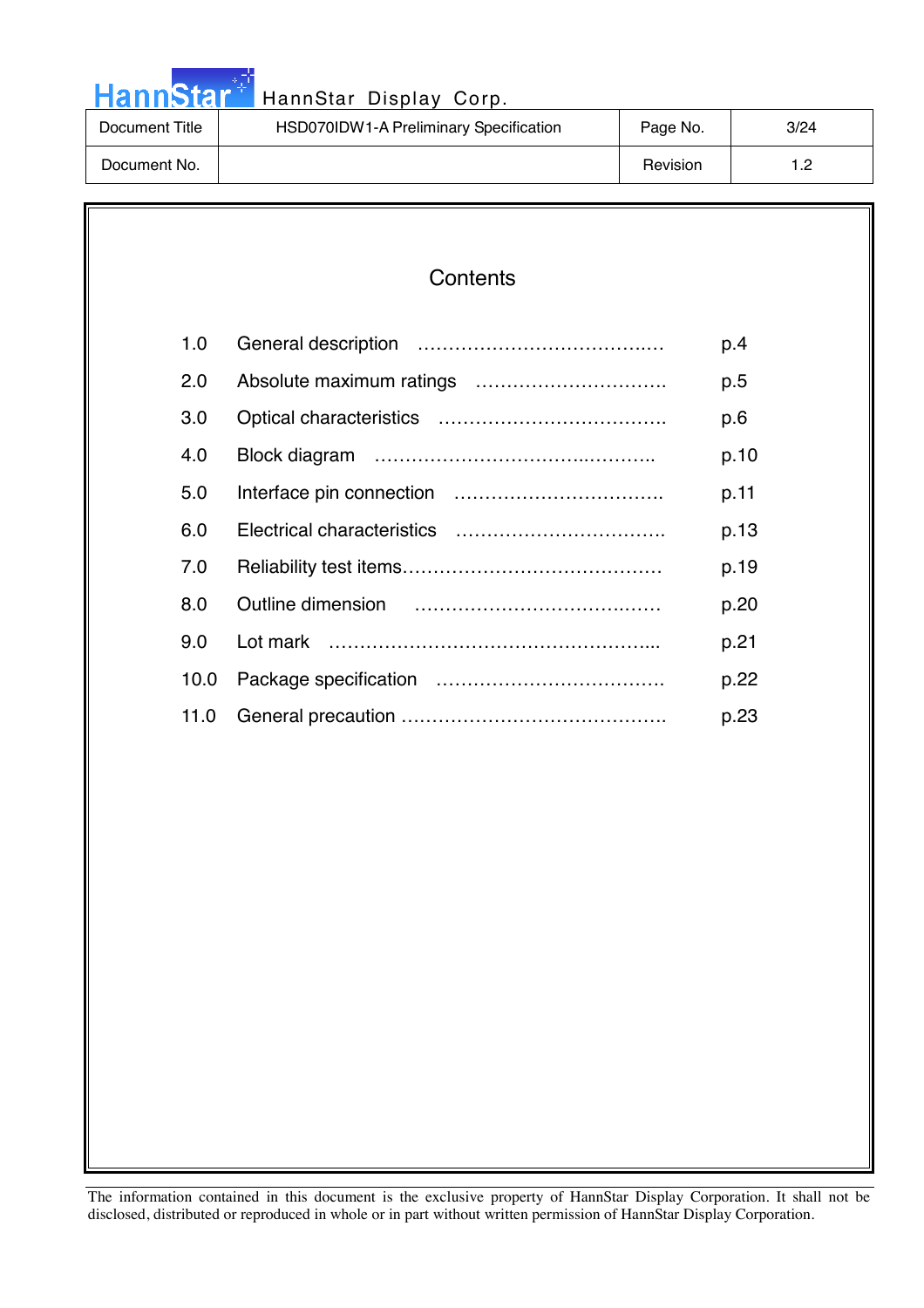

## Hann Star<sup>47</sup> HannStar Display Corp.

| Document Title | HSD070IDW1-A Preliminary Specification | Page No. | 4/24      |
|----------------|----------------------------------------|----------|-----------|
| Document No.   |                                        | Revision | ה ו-<br>. |

#### **1.0 GENERAL DESCRIPTION**

#### **1.1 Introduction**

HannStar Display model HSD070IDW1-A is a color active matrix thin film transistor (TFT) liquid crystal display (LCD) that uses amorphous silicon TFT as a switching device. This model is composed of a TFT LCD panel, a driving circuit and a back light system. This TFT LCD has a 7.0 (16:9) inch diagonally measured active display area with 2400 x 480 dot (800 horizontal by 480 vertical pixel) resolution.

#### **1.2 Features**

- 7 (16:9 diagonal) inch configuration
- $\blacksquare$  6 bits + FRC driver with 1 channel TTL interface
- RoHS Compliance

#### **1.3 Applications**

- Mobile NB
- Digital Photo frame
- Multimedia applications and Others AV system

#### **1.4 General information**

| Item                     |                   | Specification                             | Unit   |
|--------------------------|-------------------|-------------------------------------------|--------|
| <b>Outline Dimension</b> |                   | 165.0 x 104.0 x 5.1 (Typ.)                | mm     |
| Display area             |                   | 153.6(H) x 86.64(V)                       | mm     |
| Number of Pixel          |                   | 800 RGB(H) x 480(V)                       | pixels |
| Pixel pitch              |                   | $0.192(H) \times 0.1805(V)$               | mm     |
| Pixel arrangement        |                   | <b>RGB Vertical stripe</b>                |        |
| Display mode             |                   | Normally white                            |        |
| Surface treatment        |                   | Antiglare, Hard-Coating(3H) with EWV film |        |
| Weight                   |                   | $(130)$ (Typ.)                            | g      |
| Back-light               |                   | Single LED (Side-Light type)              |        |
| Power<br>Consumption     | <b>B/L System</b> | (1.68)(Max.)                              | W      |

#### **1.5 Mechanical Information**

| Item                      |               | Min.  | Typ.  | Max.  | Unit |
|---------------------------|---------------|-------|-------|-------|------|
| Module<br><b>Size</b>     | Horizontal(H) | 164.7 | 165.0 | 165.3 | mm   |
|                           | Vertical(V)   | 103.7 | 104.0 | 104.3 | mm   |
|                           | Depth(D)      |       | 5.1   | 5.4   | mm   |
| Weight (Without inverter) |               |       | (130) |       |      |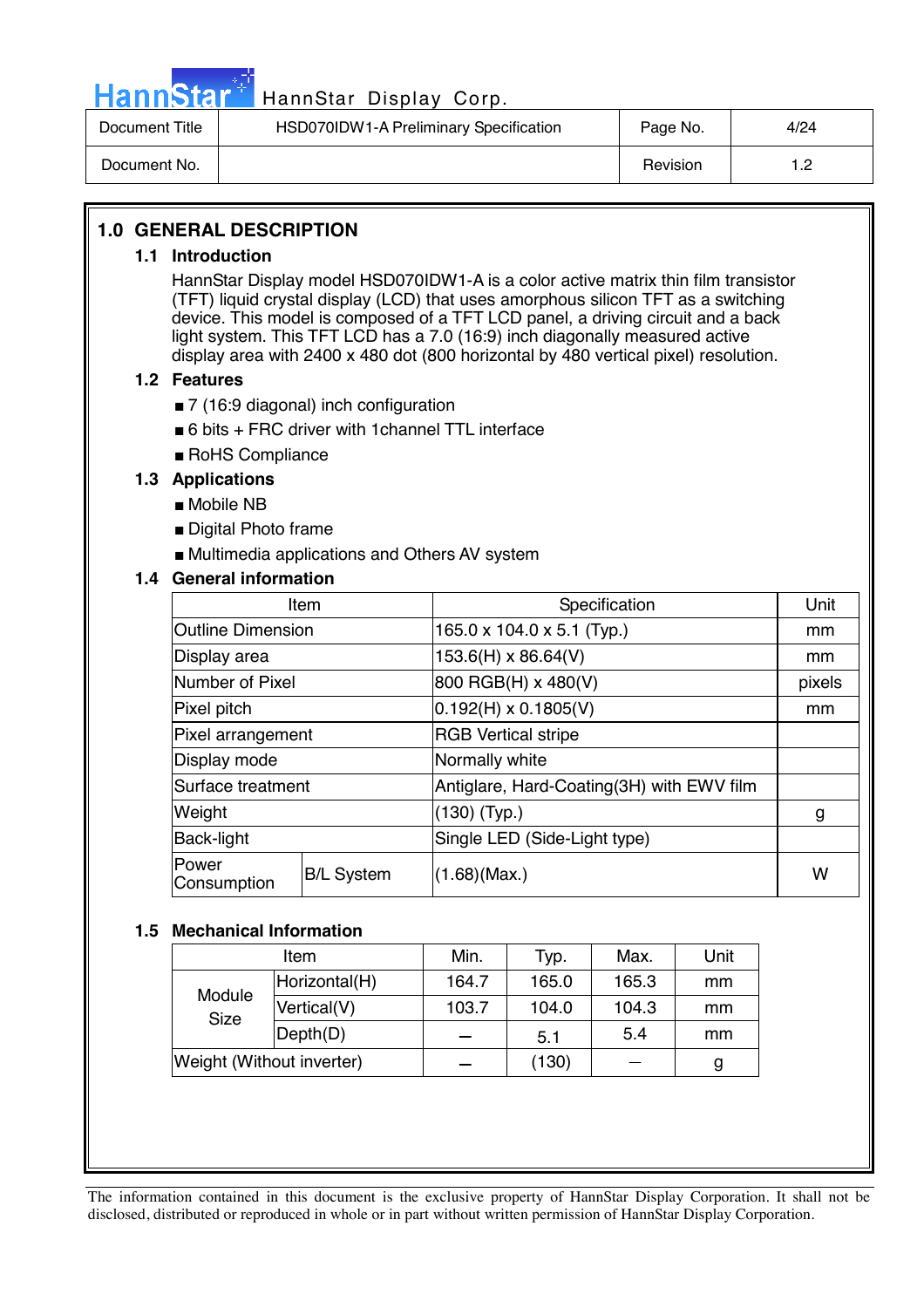

# Hann Star<sup>t HannStar</sup> Display Corp.

| Document Title | HSD070IDW1-A Preliminary Specification | Page No. | 5/24 |
|----------------|----------------------------------------|----------|------|
| Document No.   |                                        | Revision |      |

### **2.0 ABSOLUTE MAXIMUM RATINGS**

### **2.1 Electrical Absolute Rating**

#### **2.1.1 TFT LCD Module**

| Item                     | Symbol           | Min.   | Max.        | Unit | <b>Note</b> |
|--------------------------|------------------|--------|-------------|------|-------------|
|                          | <b>Vcc</b>       | $-0.3$ | 5.0         | v    | $GND=0$     |
|                          | $V_{GH}$         | TBD    | <b>TBD</b>  | ۷    | $GND=0$     |
| Power supply voltage     | $V_{GL}$         | TBD    | <b>TBD</b>  | ۷    | $GND=0$     |
|                          | AV <sub>DD</sub> | TBD    | TBD         | v    | $AGND=0$    |
|                          | $\rm V_{COM}$    | TBD    | TBD         | ۷    |             |
| Logic Signal Input Level | $V_1$            | $-0.3$ | $Vec + 0.3$ | ν    |             |

#### **2.1.2 Back-Light Unit**

| Item               | Symbol | $\tau_{VD}$ . | Max. | Unit | <b>Note</b>    |
|--------------------|--------|---------------|------|------|----------------|
| <b>LED</b> current |        | 140           |      | mA   | $(1)$ $(2)$    |
| <b>LED</b> voltage | ٧      | 9.9           | 1 2  |      | $(1)$ $(2)(3)$ |

Note

- (1) Permanent damage may occur to the LCD module if beyond this specification. Functional operation should be restricted to the conditions described under normal operating conditions.
- (2) Ta =  $25 \pm 2^{\circ}$ C
- (3) Test Condition: LED current 140 mA

#### **2.2 Environment Absolute Rating**

| Item                         | Symbol | Min. | Max. | Unit | <b>Note</b> |
|------------------------------|--------|------|------|------|-------------|
| <b>Operating Temperature</b> | opa    | -20  |      |      |             |
| Storage Temperature          | stg    | -30  | 80   |      |             |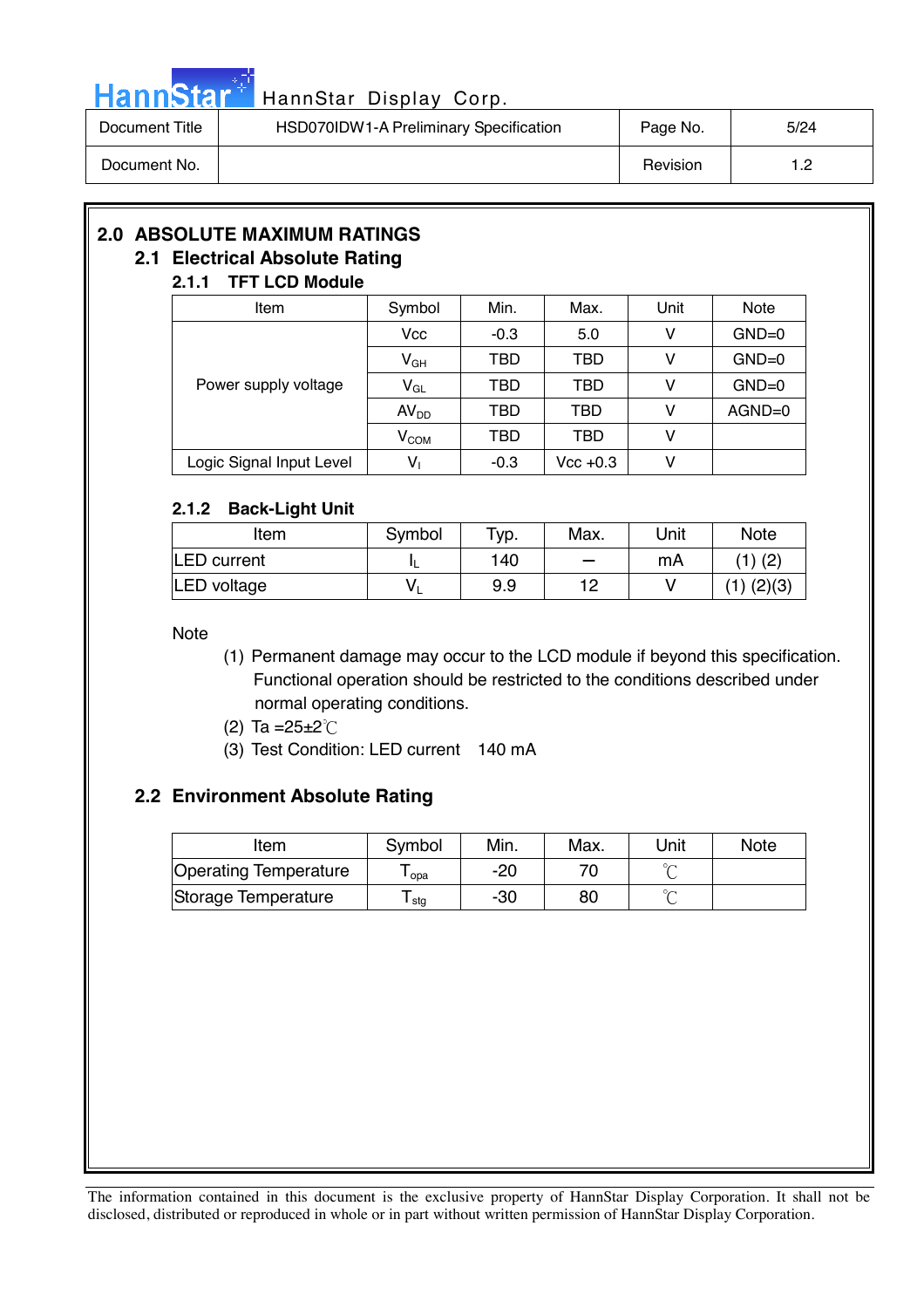

# HannStar<sup>t HannStar</sup> Display Corp.

| Document Title | HSD070IDW1-A Preliminary Specification | Page No. | 6/24       |
|----------------|----------------------------------------|----------|------------|
| Document No.   |                                        | Revision | 1 ຕ<br>ے ، |

| <b>OPTICAL CHARACTERISTICS</b><br>3.0<br>3.1 | <b>Optical specification</b> |                       |                   |            |       |                 |                      |                           |
|----------------------------------------------|------------------------------|-----------------------|-------------------|------------|-------|-----------------|----------------------|---------------------------|
| Item                                         |                              |                       | Symbol Condition  | Min.       | Typ.  | Max.            | Unit                 | <b>Note</b>               |
| Contrast                                     |                              | <b>CR</b>             |                   | 400        | 500   |                 |                      | (1)(2)                    |
| Response                                     | <b>Rising</b>                | $T_{\rm R}$           |                   |            | 5     | 7               |                      |                           |
| time                                         | Falling                      | $T_{\mathsf{F}}$      | $\Theta = 0$      |            | 20    | 28              | msec                 | (1)(3)                    |
| White luminance<br>(Center)                  |                              | $Y_L$                 | Normal<br>viewing | 160        | 200   | $\qquad \qquad$ | $\text{cd/m}^2$      | (1)(4)<br>$(l_L = 140mA)$ |
| Color                                        |                              | $W_{x}$               | angle             | 0.260      | 0.310 | 0.360           |                      |                           |
| chromaticity<br>(CIE1931)                    | White                        | $W_{V}$               |                   | 0.280      | 0.330 | 0.380           |                      |                           |
|                                              | Hor.                         | $\Theta_L$            |                   | TBD        | 70    |                 |                      | (1)(4)                    |
| Viewing                                      |                              | $\Theta_{\rm R}$      |                   | <b>TBD</b> | 70    |                 |                      |                           |
| angle                                        | Ver.                         | θυ                    | CR > 10           | <b>TBD</b> | 50    |                 |                      |                           |
|                                              |                              | $\Theta_{\mathsf{D}}$ |                   | <b>TBD</b> | 60    |                 |                      |                           |
| <b>Brightness uniformity</b>                 |                              | B <sub>UNI</sub>      | $\Theta = 0$      | 70         |       |                 | $\frac{1}{\sqrt{2}}$ | (5)(7)                    |
| <b>Optima View Direction</b>                 |                              |                       |                   | O'<br>6    | clock |                 |                      | (6)                       |

#### **3.2 Measuring Condition**

- Measuring surrounding : dark room
- LED current I<sub>L</sub>: 140mA
- Ambient temperature : 25±2°C
- 15min. warm-up time.

#### **3.3 Measuring Equipment**

- FPM520 of Westar Display technologies, INC., which utilized SR-3 for Chromaticity and BM-5A for other optical characteristics.
- Measuring spot size :  $20 \sim 21$  mm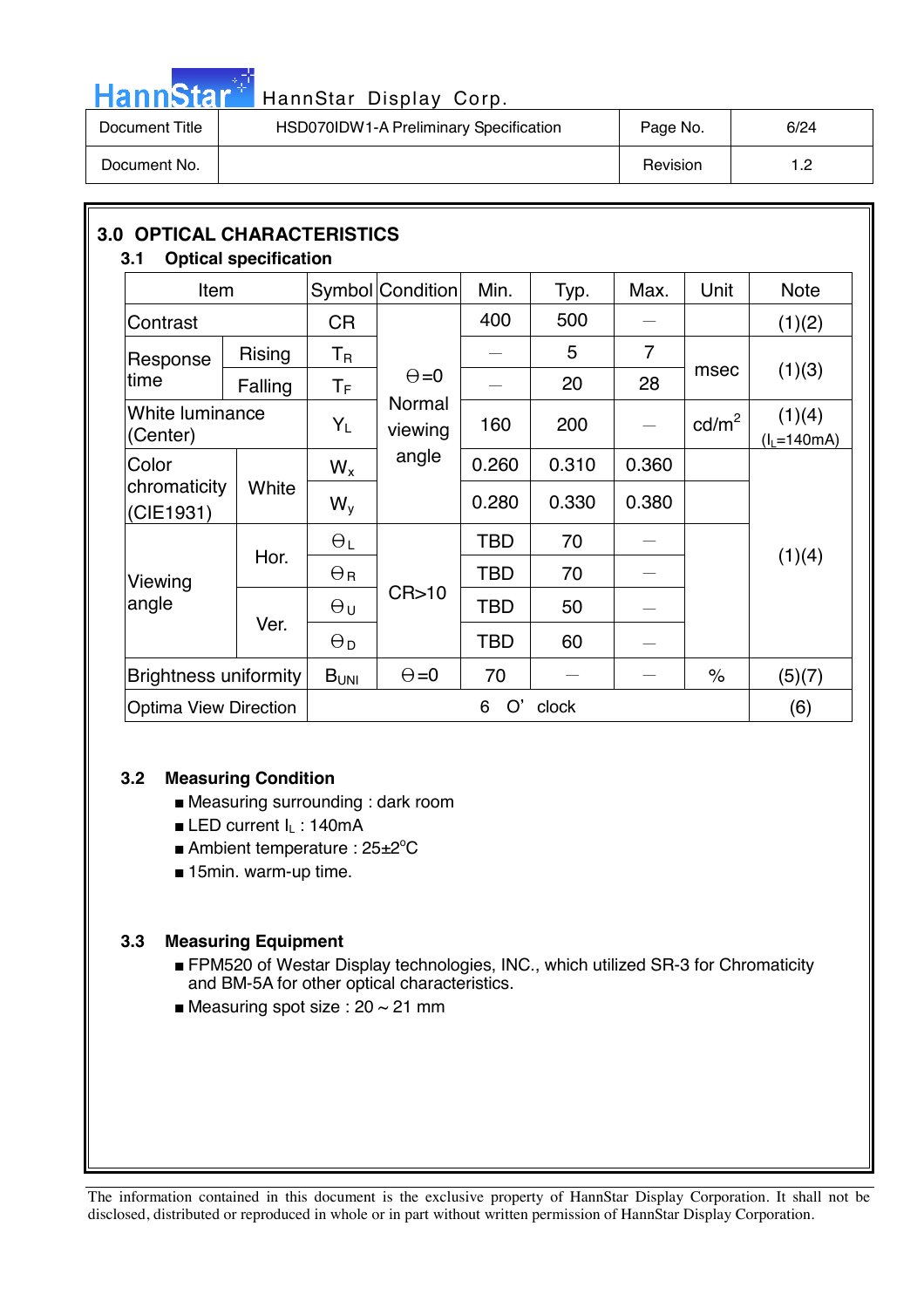| <b>HannStar</b> * | HannStar Display Corp.                 |          |      |
|-------------------|----------------------------------------|----------|------|
| Document Title    | HSD070IDW1-A Preliminary Specification | Page No. | 7/24 |
| Document No.      |                                        | Revision | 1.2  |

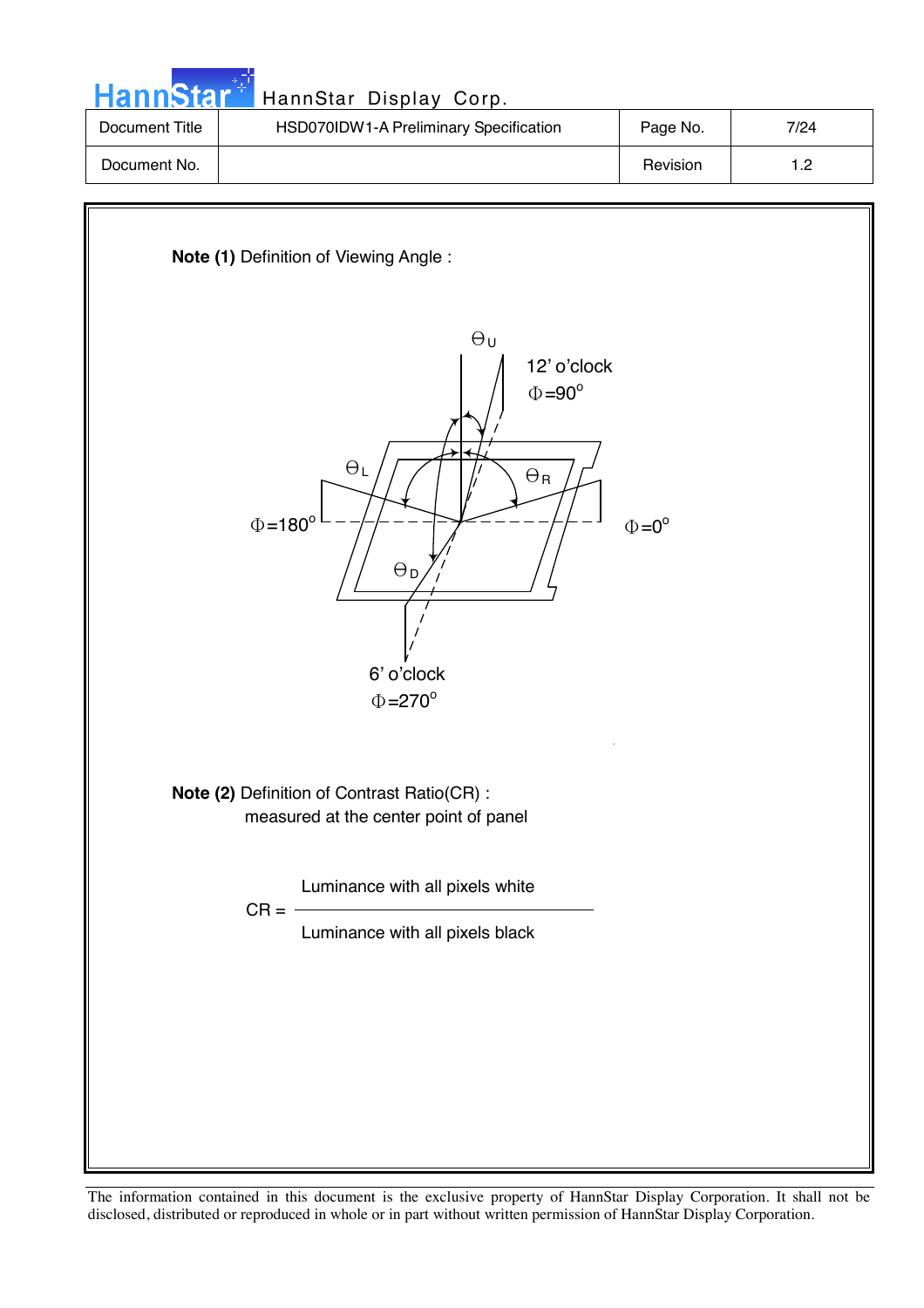| <b>HannStar</b> | HannStar Display Corp.                 |          |      |
|-----------------|----------------------------------------|----------|------|
| Document Title  | HSD070IDW1-A Preliminary Specification | Page No. | 8/24 |
| Document No.    |                                        | Revision | 1.2  |
|                 |                                        |          |      |

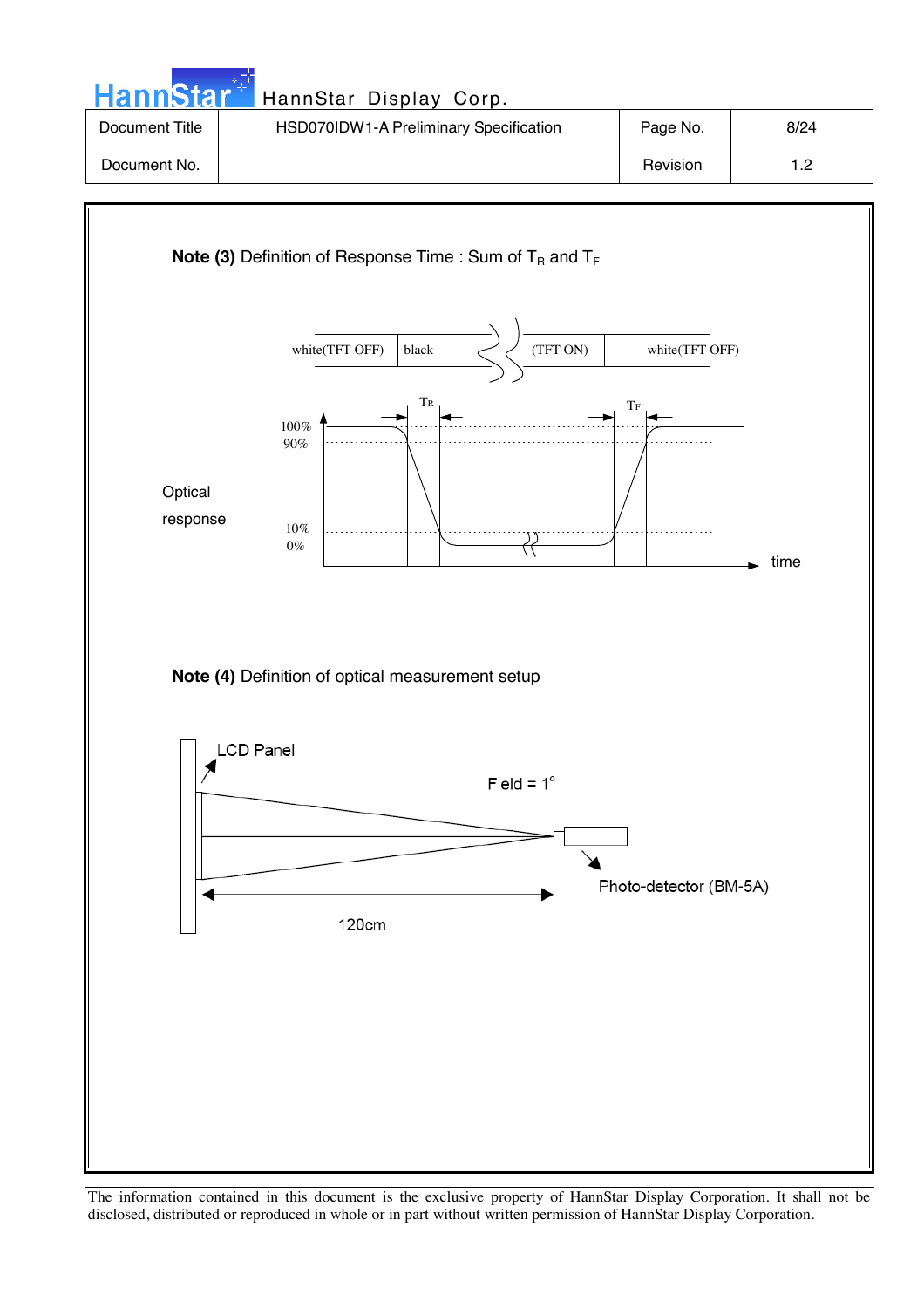| HannStar <sup>**</sup> | HannStar Display Corp.                 |          |      |
|------------------------|----------------------------------------|----------|------|
| Document Title         | HSD070IDW1-A Preliminary Specification | Page No. | 9/24 |
| Document No.           |                                        | Revision | 1.2  |

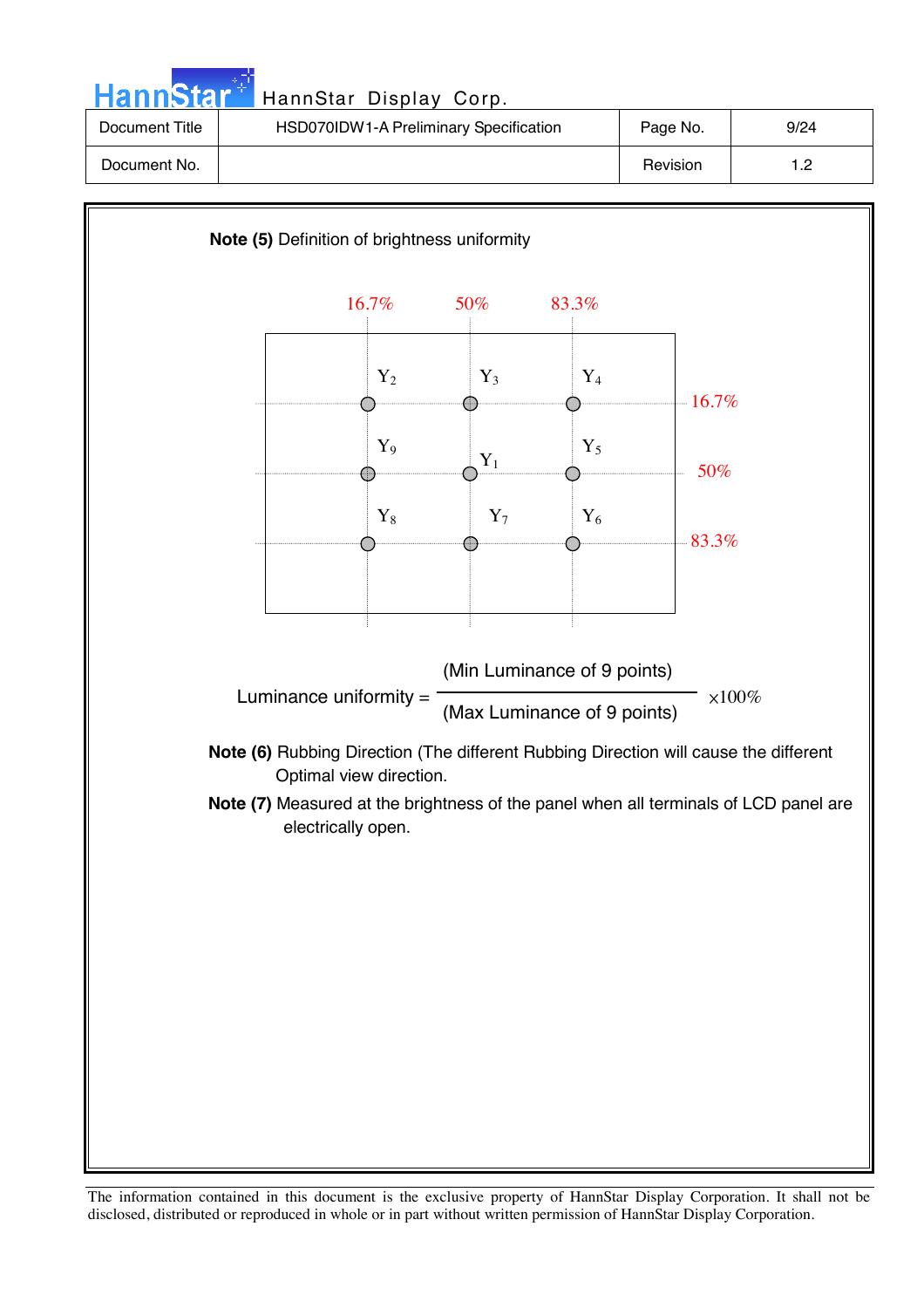| HannStar Display Corp. |  |
|------------------------|--|
|                        |  |

| <b>HannStar</b> * | HannStar Display Corp.                 |          |       |
|-------------------|----------------------------------------|----------|-------|
| Document Title    | HSD070IDW1-A Preliminary Specification | Page No. | 10/24 |
| Document No.      |                                        | Revision | 1.2   |

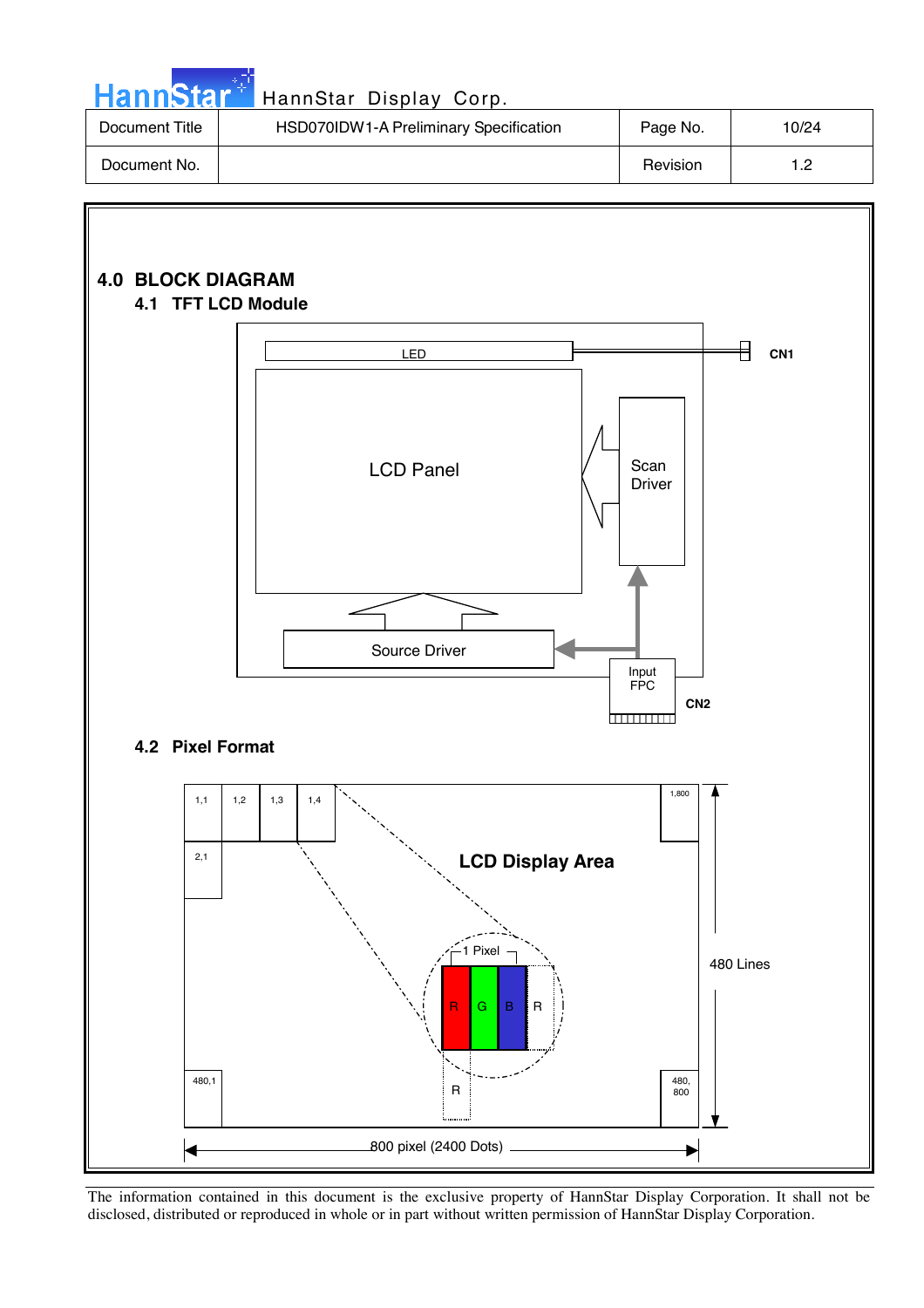

| Document Title | HSD070IDW1-A Preliminary Specification | Page No. | 11/24 |
|----------------|----------------------------------------|----------|-------|
| Document No.   |                                        | Revision | י-    |

|                        |                |              | CN2 (Input signal): FPC Down Connector, (FH28-60S-0.5SH (HIROSE),60pin,pitch = 0.5mm)                                                                      |
|------------------------|----------------|--------------|------------------------------------------------------------------------------------------------------------------------------------------------------------|
| <b>Terminal</b><br>no. | <b>Symbol</b>  | I/O          | <b>Function</b>                                                                                                                                            |
| 1                      | <b>AGND</b>    | P            | Analog Ground                                                                                                                                              |
| $\overline{c}$         | <b>AVDD</b>    | $\mathsf{P}$ | Analog Power                                                                                                                                               |
| 3                      | <b>VCC</b>     | P            | <b>Digital Power</b>                                                                                                                                       |
| 4                      | R <sub>0</sub> |              | Data Input(LSB)                                                                                                                                            |
| 5                      | R1             |              | Data Input                                                                                                                                                 |
| 6                      | R <sub>2</sub> |              | Data Input                                                                                                                                                 |
| 7                      | R <sub>3</sub> |              | Data Input                                                                                                                                                 |
| 8                      | R <sub>4</sub> |              | Data Input                                                                                                                                                 |
| 9                      | R <sub>5</sub> |              | Data Input                                                                                                                                                 |
| 10                     | R <sub>6</sub> |              | Data Input                                                                                                                                                 |
| 11                     | R <sub>7</sub> |              | Data Input(MSB)                                                                                                                                            |
| 12                     | G <sub>0</sub> |              | Data Input(LSB)                                                                                                                                            |
| 13                     | G <sub>1</sub> |              | Data Input                                                                                                                                                 |
| 14                     | G2             |              | Data Input                                                                                                                                                 |
| 15                     | G <sub>3</sub> |              | Data Input                                                                                                                                                 |
| 16                     | G4             |              | Data Input                                                                                                                                                 |
| 17                     | G <sub>5</sub> |              | Data Input                                                                                                                                                 |
| 18                     | G <sub>6</sub> |              | Data Input                                                                                                                                                 |
| 19                     | G7             |              | Data Input(MSB)                                                                                                                                            |
| 20                     | B <sub>0</sub> |              | Data Input(LSB)                                                                                                                                            |
| 21                     | <b>B1</b>      |              | Data Input                                                                                                                                                 |
| 22                     | <b>B2</b>      |              | Data Input                                                                                                                                                 |
| 23                     | B <sub>3</sub> |              | Data Input                                                                                                                                                 |
| 24                     | <b>B4</b>      |              | Data Input                                                                                                                                                 |
| 25                     | B <sub>5</sub> |              | Data Input                                                                                                                                                 |
| 26                     | B <sub>6</sub> |              | Data Input                                                                                                                                                 |
| 27                     | <b>B7</b>      |              | Data Input(MSB)                                                                                                                                            |
| 28                     | <b>DCLK</b>    |              | Clock input                                                                                                                                                |
| 29                     | DE             |              | Data Enable signal                                                                                                                                         |
| 30                     | <b>HSD</b>     |              | Horizontal sync input. Negative polarity                                                                                                                   |
| 31                     | <b>VSD</b>     | $\mathsf{I}$ | Vertical sync input. Negative polarity                                                                                                                     |
| 32                     | MODE3          | $\mathbf{I}$ | DE/SYNC mode select .normally pull high H:DE<br>mode.L:HSD/VSD mode                                                                                        |
| 33                     | <b>RSTB</b>    | $\mathbf{I}$ | global reset pin. Active low to enter reset state. suggest to<br>connecting with an RC reset circuit for stability .normally pull<br>high.                 |
| 34                     | <b>STBYB</b>   | L            | standby mode, normally pull high STBYB="1", normal<br>operation STBYB="0", timming control , soruce driver will<br>turn off, all output are high-Z         |
| 35                     | <b>SHLR</b>    | I            | Source right or left sequence control. SHLR="L", shift left:last<br>data=S1<-S2S1200=first data SHLR="H", shift right:first<br>data=S1->SS2S1200=last data |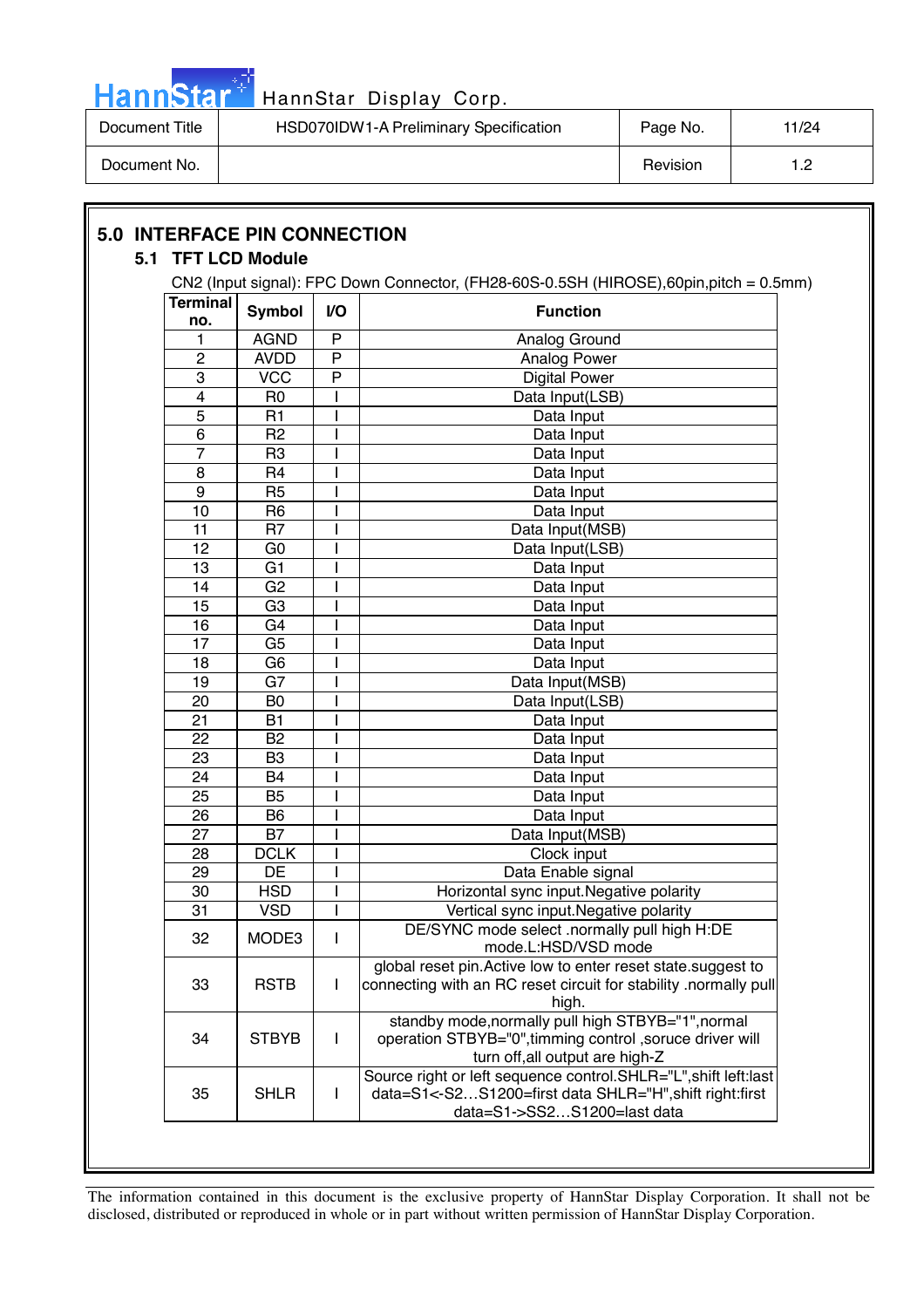## HannStar<sup>®</sup>

### HannStar Display Corp.

Document Title | HSD070IDW1-A Preliminary Specification | Page No. | 12/24

Document No. 1.2

| <b>Terminal</b><br>no. | <b>Symbol</b>            | I/O            | <b>Function</b>                                                                                                                             |
|------------------------|--------------------------|----------------|---------------------------------------------------------------------------------------------------------------------------------------------|
| 36                     | <b>VCC</b>               | P              | <b>Digital Power</b>                                                                                                                        |
|                        |                          |                | Shift up or down control.                                                                                                                   |
| 37                     | <b>UPDN</b>              | $\mathbf{I}$   | UPDN= "H", up shift: STVD (Input) → G1 ~ G480 → STVU<br>(Output)<br>UPDN = "L", down shift: STVU (Input) → G480 ~ G1 → STVD<br>(Output)     |
| 38                     | <b>GND</b>               | P              | Digital Ground                                                                                                                              |
| 39                     | <b>AGND</b>              | $\overline{P}$ | Analog Ground                                                                                                                               |
| 40                     | <b>AVDD</b>              | P              | Analog Power                                                                                                                                |
| $\overline{41}$        | <b>VCOMin</b>            | T              | For external VCOM DC input(Optional)                                                                                                        |
| 42                     | <b>DITH</b>              | $\mathbf{I}$   | setting DITH="H" 6bit resolution (last 2 bits of<br><b>Dithering</b><br>input data turncated) DITH="L" 8bit resolution<br>(default setting) |
| 43                     | <b>NC</b>                | $\blacksquare$ | Not connect                                                                                                                                 |
| 44                     | <b>NC</b>                | $\blacksquare$ | Not connect                                                                                                                                 |
| 45                     | V10                      | P              | Gamma correction voltage reference                                                                                                          |
| 46                     | V9                       | $\mathsf{P}$   | Gamma correction voltage reference                                                                                                          |
| 47                     | V <sub>8</sub>           | P              | Gamma correction voltage reference                                                                                                          |
| 48                     | $\overline{\mathsf{V7}}$ | $\overline{P}$ | Gamma correction voltage reference                                                                                                          |
| 49                     | V <sub>6</sub>           | P              | Gamma correction voltage reference                                                                                                          |
| 50                     | $\overline{\mathsf{V}5}$ | $\overline{P}$ | Gamma correction voltage reference                                                                                                          |
| $\overline{51}$        | $\overline{\mathsf{V}4}$ | $\overline{P}$ | Gamma correction voltage reference                                                                                                          |
| 52                     | V3                       | P              | Gamma correction voltage reference                                                                                                          |
| 53                     | V <sub>2</sub>           | P              | Gamma correction voltage reference                                                                                                          |
| 54                     | $\overline{\mathsf{V1}}$ | $\overline{P}$ | Gamma correction voltage reference                                                                                                          |
| 55                     | <b>NC</b>                | ÷,             | Not connect                                                                                                                                 |
| 56                     | <b>VGH</b>               | P              | Positive Power for TFT                                                                                                                      |
| 57                     | <b>VCC</b>               | $\overline{P}$ | <b>Digital Power</b>                                                                                                                        |
| 58                     | VGL                      | $\mathsf{P}$   | <b>Negative Power for TFT</b>                                                                                                               |
| 59                     | <b>GND</b>               | ${\sf P}$      | Digital Ground                                                                                                                              |
| 60                     | $\overline{\text{NC}}$   | L.             | Not connect                                                                                                                                 |

#### **5.2 Back-Light Unit**

**CN1** LED Power Source Molex 51021-200

Mating Connector: Aces 85204-02001

| Terminal no. | 3vmbol. | Function                        |
|--------------|---------|---------------------------------|
|              |         | LED power supply (high voltage) |
|              |         | LED power supply (low voltage)  |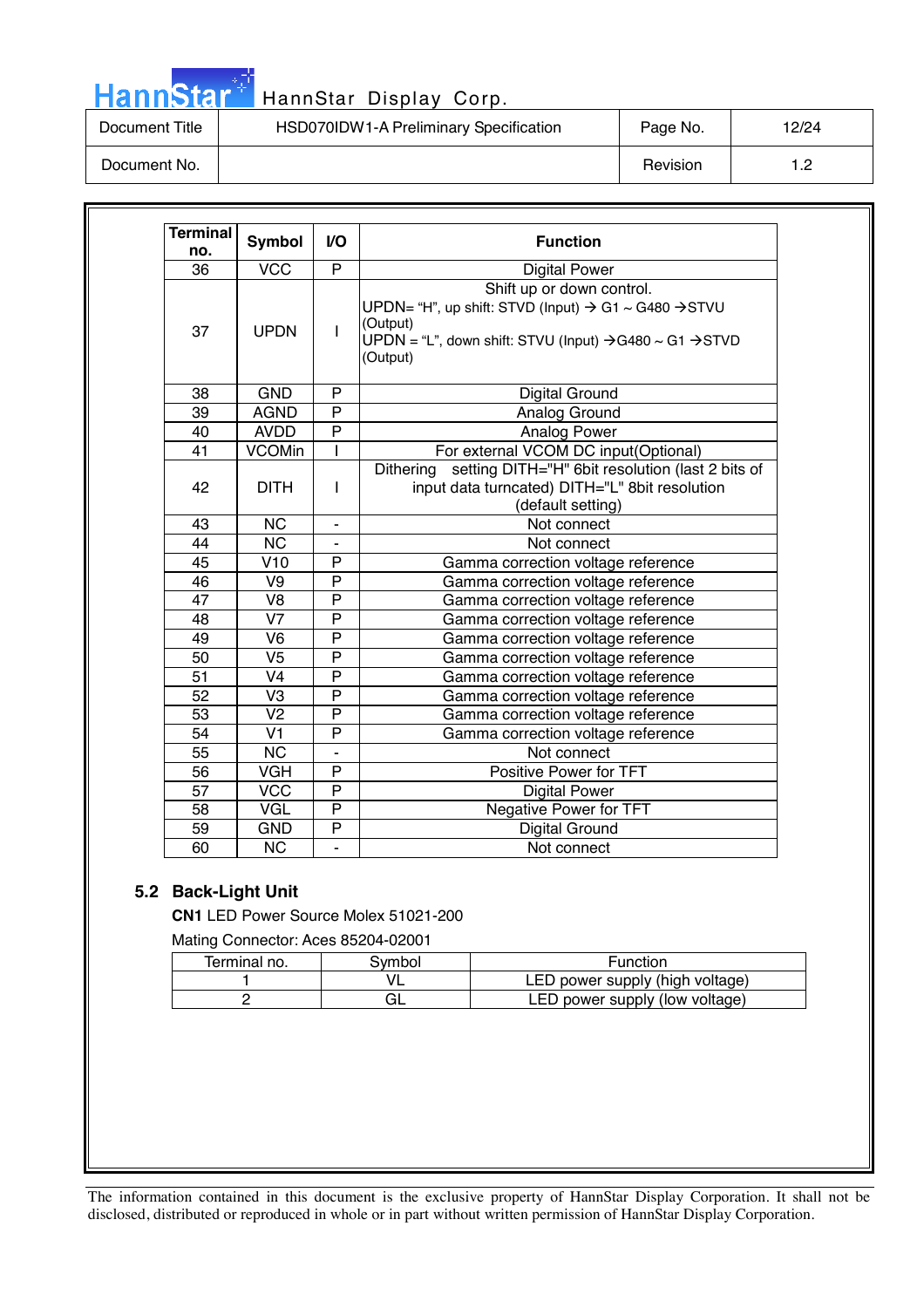

# HannStar<sup>: HannStar Display Corp.</sup>

| Document Title | HSD070IDW1-A Preliminary Specification | Page No. | 13/24 |
|----------------|----------------------------------------|----------|-------|
| Document No.   |                                        | Revision | ר +   |

#### **6.0 ELECTRICAL CHARACTERISTICS 6.1 TFT LCD Module**

| <b>Item</b>              | Symbol                  | Min.       | Typ.       | Max.                     | <b>Unit</b>  | <b>Note</b>         |
|--------------------------|-------------------------|------------|------------|--------------------------|--------------|---------------------|
|                          | Vcc                     | 3.2        | 3.3        | 3.6                      | V            |                     |
|                          | V <sub>GH</sub>         | <b>TBD</b> | 15         | TBD                      | V            |                     |
| <b>Supply Voltage</b>    | $V_{GL}$                | TBD        | $-7$       | TBD                      | $\vee$       |                     |
|                          | <b>AV</b> <sub>DD</sub> | TBD        | 11.6       | TBD                      | $\vee$       |                     |
| <b>VCOM</b>              | <b>V</b> <sub>CDC</sub> | ٠          | <b>TBD</b> | $\overline{\phantom{a}}$ | V            |                     |
| Input signal             | $V_{\text{iH}}$         | 0.7 Vcc    |            | Vcc                      | V            | Note $(1)$          |
| voltage                  | $V_{iL}$                | $\Omega$   | $\sim$     | 0.3 Vcc                  | V            |                     |
|                          | $I_{DD}$                | ٠          | TBD        | ٠                        | uA           | $Vcc = 3.3V$        |
| Current of power         | <b>ADD</b>              |            | TBD        |                          | mA           | $AVDD=11.6V(Black)$ |
| supply                   | lсн                     | ٠          | TBD        | ٠                        | uA           | $VGH=15V$           |
|                          | lgL                     | ٠          | TBD        | ٠                        | uA           | $V_{GL} = 7V$       |
| Input level of<br>V1~V5  | Vx                      |            | <b>TBD</b> |                          | $\mathsf{V}$ |                     |
| Input level of<br>V6~V10 | Vx                      |            | <b>TBD</b> |                          | V            |                     |

Note (1): HSYNC , VSYNC , DE , Digital Data

Note (2): Be sure to apply the power voltage as the power sequence spec.

Note (3): DGND=AGND=0V,)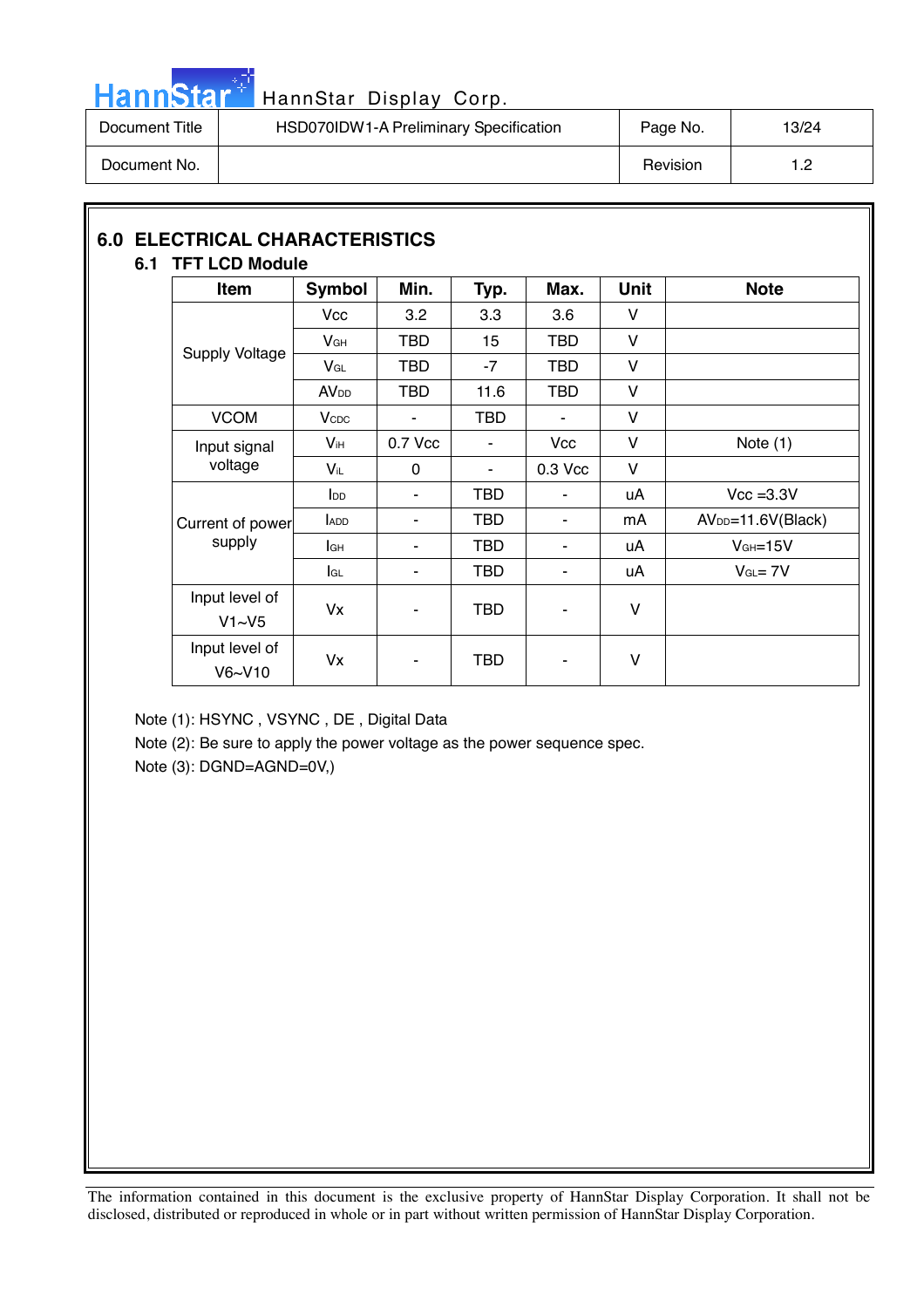

# HannStar<sup>#</sup> HannStar Display Corp.

| Document Title | HSD070IDW1-A Preliminary Specification | Page No. | 14/24 |
|----------------|----------------------------------------|----------|-------|
| Document No.   |                                        | Revision |       |

#### **6.2 Back-Light Unit**

The back-light system is an edge-lighting type with 21 LED. The characteristics of the LED is shown in the following tables.

| Item                    | Symbol | Min.   | Typ. | Max. | Unit | <b>Note</b> |
|-------------------------|--------|--------|------|------|------|-------------|
| <b>LED</b> current      |        |        | 140  |      | mA   |             |
| LED voltage             | VL     |        | 9.9  | 12   |      |             |
| Operating LED life time | Hr     | 20,000 |      |      | Hour |             |



Note (1) LED life time (Hr) can be defined as the time in which it continues to operate under the condition :  $Ta = 25 \pm 3\degree C$ , typical IL value indicated in the above table until the brightness becomes less than 50%.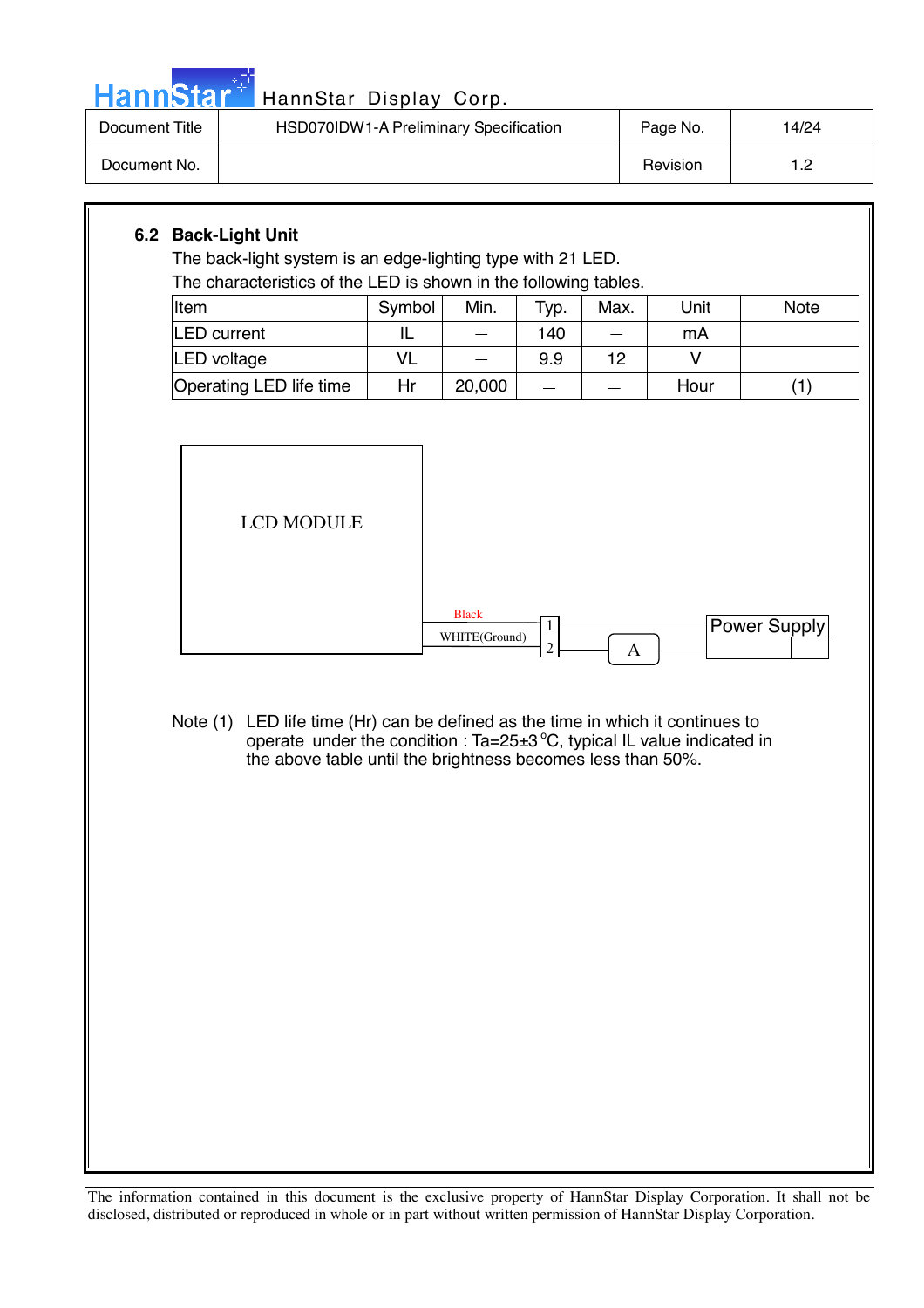

# HannStar<sup>t HannStar Display Corp.</sup>

| Document Title | HSD070IDW1-A Preliminary Specification | Page No. | 15/24 |
|----------------|----------------------------------------|----------|-------|
| Document No.   |                                        | Revision |       |

#### **6.3 AC Characteristics**

| <b>Item</b>             | <b>Symbol</b> | Min. | Typ. | Max. | <b>Unit</b>          | <b>Note</b> |
|-------------------------|---------------|------|------|------|----------------------|-------------|
| DCLK cycle time         | Tcph          | 25   |      |      | ns                   |             |
| <b>DCLK</b> frequency   | fclk          |      | 33   | 40   | <b>MHz</b>           |             |
| DCLK pulse duty         | <b>Tcwh</b>   | 40   | 50   | 60   | $\frac{1}{\sqrt{2}}$ |             |
| VSD setup time          | Tvst          | 8    |      |      | ns                   |             |
| VSD hold time           | Tyhd          | 8    |      |      | ns                   |             |
| <b>HSD</b> setup time   | Thst          | 8    |      |      | ns                   |             |
| <b>HSD hold time</b>    | <b>Thhd</b>   | 8    |      |      | ns                   |             |
| Data setup time         | Tdsu          | 8    |      |      | ns                   |             |
| Data hold time          | <b>Tdhd</b>   | 8    |      |      | ns                   |             |
| DE setup time           | Tesu          | 8    |      |      | ns                   |             |
| DE hold time            | Tehd          | 8    |      |      | ns                   |             |
| Horizontal display area | thd           |      | 800  |      | Tcph                 |             |
| HSD period time         | th            |      | 928  |      | Tcph                 |             |
| HSD pulse width         | thpw          | 1    | 48   |      | Tcph                 |             |
| HSD back porch          | thb           |      | 40   |      | Tcph                 |             |
| HSD front porch         | thfp          |      | 40   |      | Tcph                 |             |
| Vertical display area   | tvd           |      | 480  |      | th                   |             |
| VSD period time         | tv            |      | 525  |      | th                   |             |
| VSD pulse width         | tvpw          |      | 3    |      | th                   |             |
| VSD back porch          | tvb           |      | 29   |      | th                   |             |
| VSD front porch         | tvfp          |      | 13   |      | th                   |             |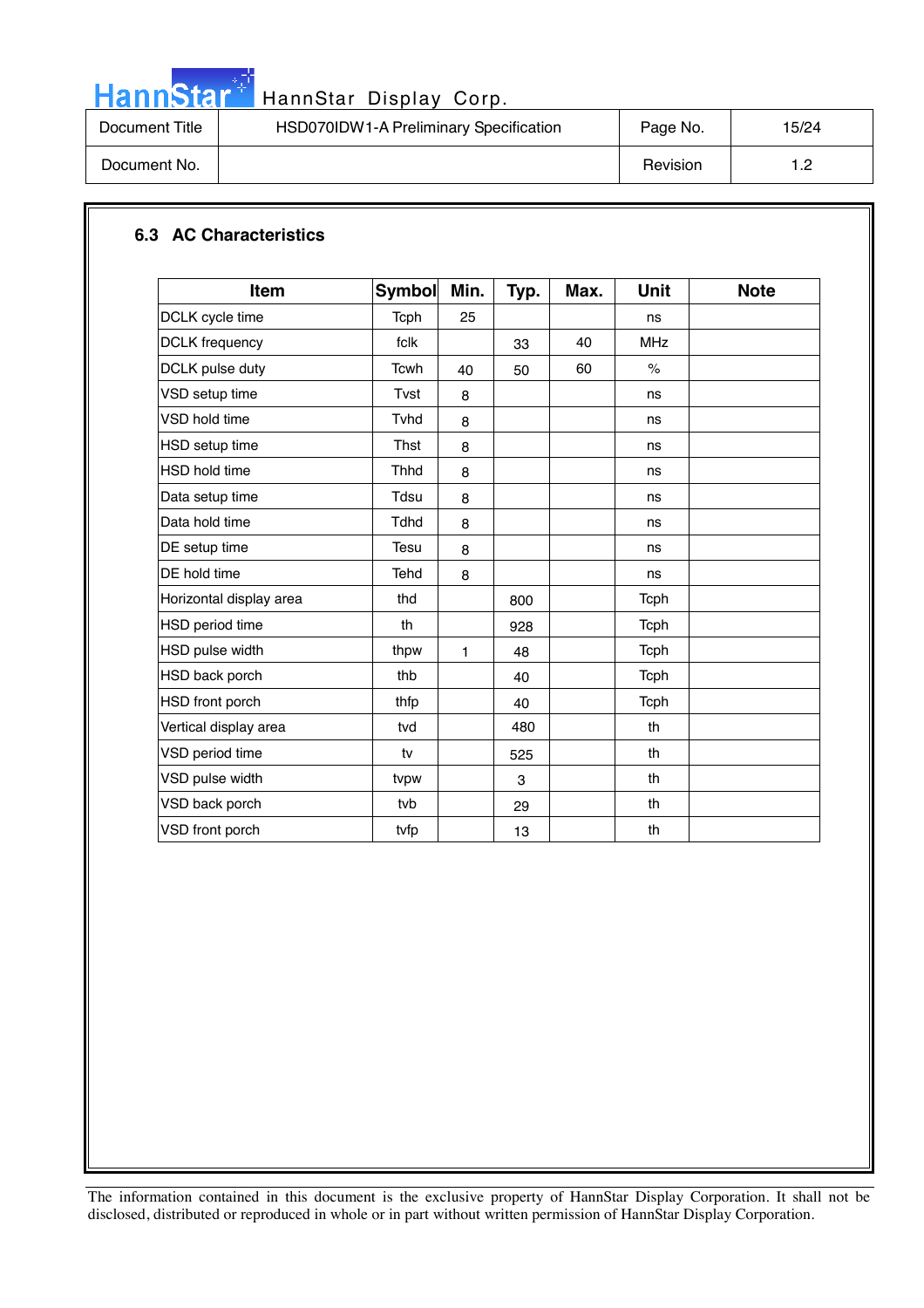| <b>HannStar</b> * | HannStar Display Corp.                 |          |       |
|-------------------|----------------------------------------|----------|-------|
| Document Title    | HSD070IDW1-A Preliminary Specification | Page No. | 16/24 |
| Document No.      |                                        | Revision | 1.2   |

والمراد



The information contained in this document is the exclusive property of HannStar Display Corporation. It shall not be disclosed, distributed or reproduced in whole or in part without written permission of HannStar Display Corporation.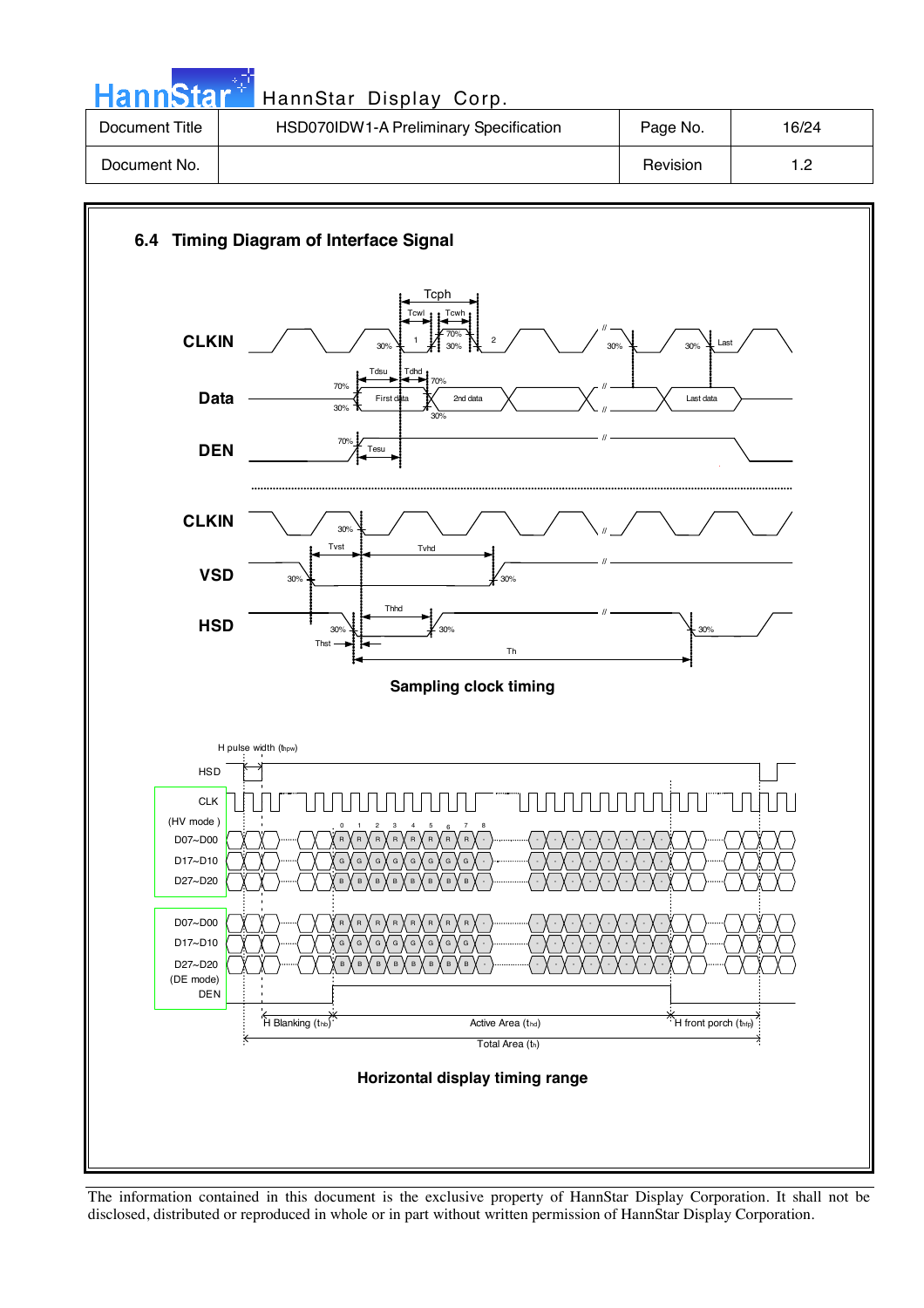| <b>HannStart</b> | HannStar Display Corp.                 |          |       |
|------------------|----------------------------------------|----------|-------|
| Document Title   | HSD070IDW1-A Preliminary Specification | Page No. | 17/24 |
| Document No.     |                                        | Revision | 1.2   |

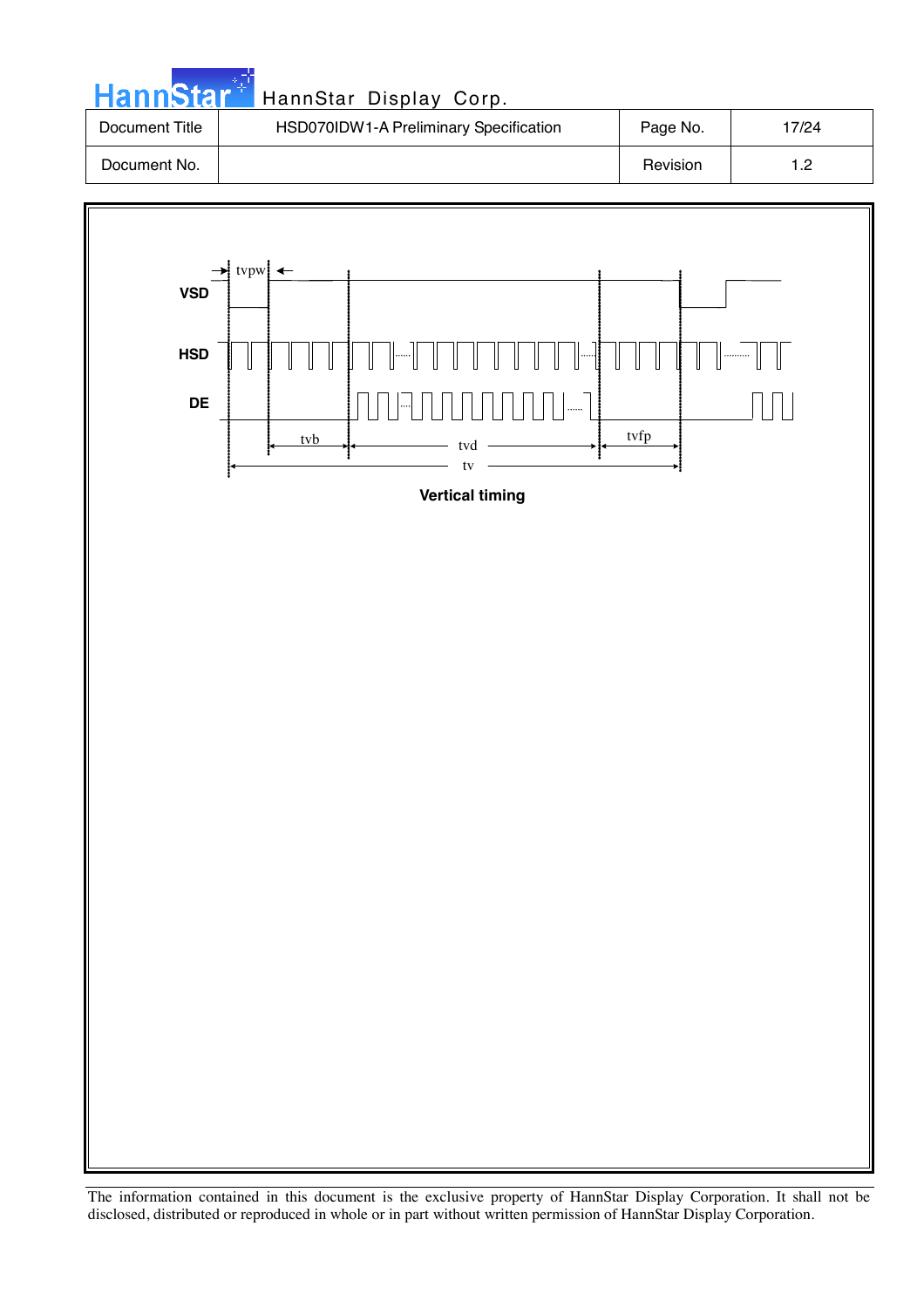**Hann**Star HannStar Display Corp. Document Title | HSD070IDW1-A Preliminary Specification | Page No. | 18/24 Document No. 1.2

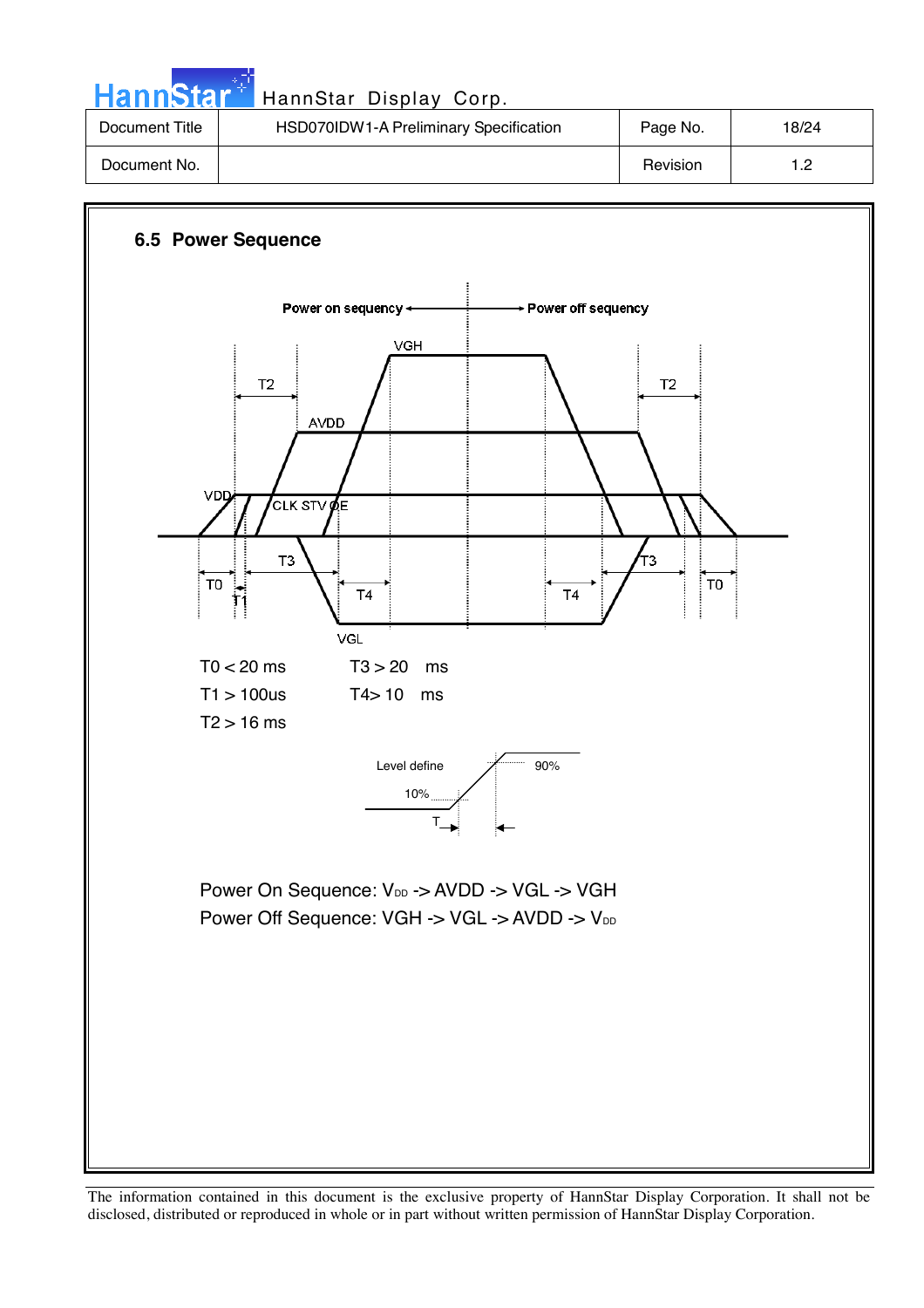# HannStar<sup>27</sup> HannStar Display Corp.

| Document Title | HSD070IDW1-A Preliminary Specification | Page No. | 19/24 |
|----------------|----------------------------------------|----------|-------|
| Document No.   |                                        | Revision | י -   |

| No.          | Item                                              | <b>Conditions</b>                                                                                                                 | Remark           |
|--------------|---------------------------------------------------|-----------------------------------------------------------------------------------------------------------------------------------|------------------|
| $\mathbf{1}$ | High Temperature Storage                          | Ta= $+80^{\circ}$ C, 240hrs                                                                                                       |                  |
|              | 2 Low Temperature Storage                         | Ta= $-30^{\circ}$ C, 240hrs                                                                                                       |                  |
| 3            | High Temperature Operation                        | Ta= $+70^{\circ}$ C, 240hrs                                                                                                       |                  |
|              | 4 Low Temperature Operation                       | Ta=-20°C, 240hrs                                                                                                                  |                  |
| 5            | High Temperature and High Humidity<br>(operation) | Ta=+60 $^{\circ}$ C, 90%RH, 240hrs                                                                                                |                  |
|              | 6 Thermal Cycling Test (non operation)            | -30°C(30min) $\rightarrow$ +80°C(30min), 200cycles                                                                                |                  |
|              | 7 Electrostatic Discharge                         | $\pm$ 200V,200pF(0 $\Omega$ ) 1 time/each terminal                                                                                |                  |
| 8            | Vibration                                         | 1.Random:<br>1.04Grms, 10~500Hz, X/Y/Z,<br>30min/each direction<br>2.Sweep sine:<br>1.5G, 5~500Hz, X/Y/Z,<br>30min/each direction |                  |
| 9            | Shock                                             | 100G, 6ms, $\pm X$ , $\pm Y$ , $\pm Z$                                                                                            | JIS C7021, A-10  |
|              |                                                   | 3 time for each direction                                                                                                         | (Condition A)    |
|              | 10 Vibration (with carton)                        | Random:<br>1.04Grms, 10~500Hz, X/Y/Z<br>45min/each direction<br>Fixed:<br>5Hz, 1.5Grms, X/Y/Z<br>45min/each direction             |                  |
|              | 11 Drop (with carton)                             | Height: 60cm<br>1 corner, 3 edges, 6 surfaces                                                                                     | <b>JIS Z0202</b> |
|              | judged before the reliability stress.             | Note: There are no display function NG issue occurred, All the cosmetic specification is                                          |                  |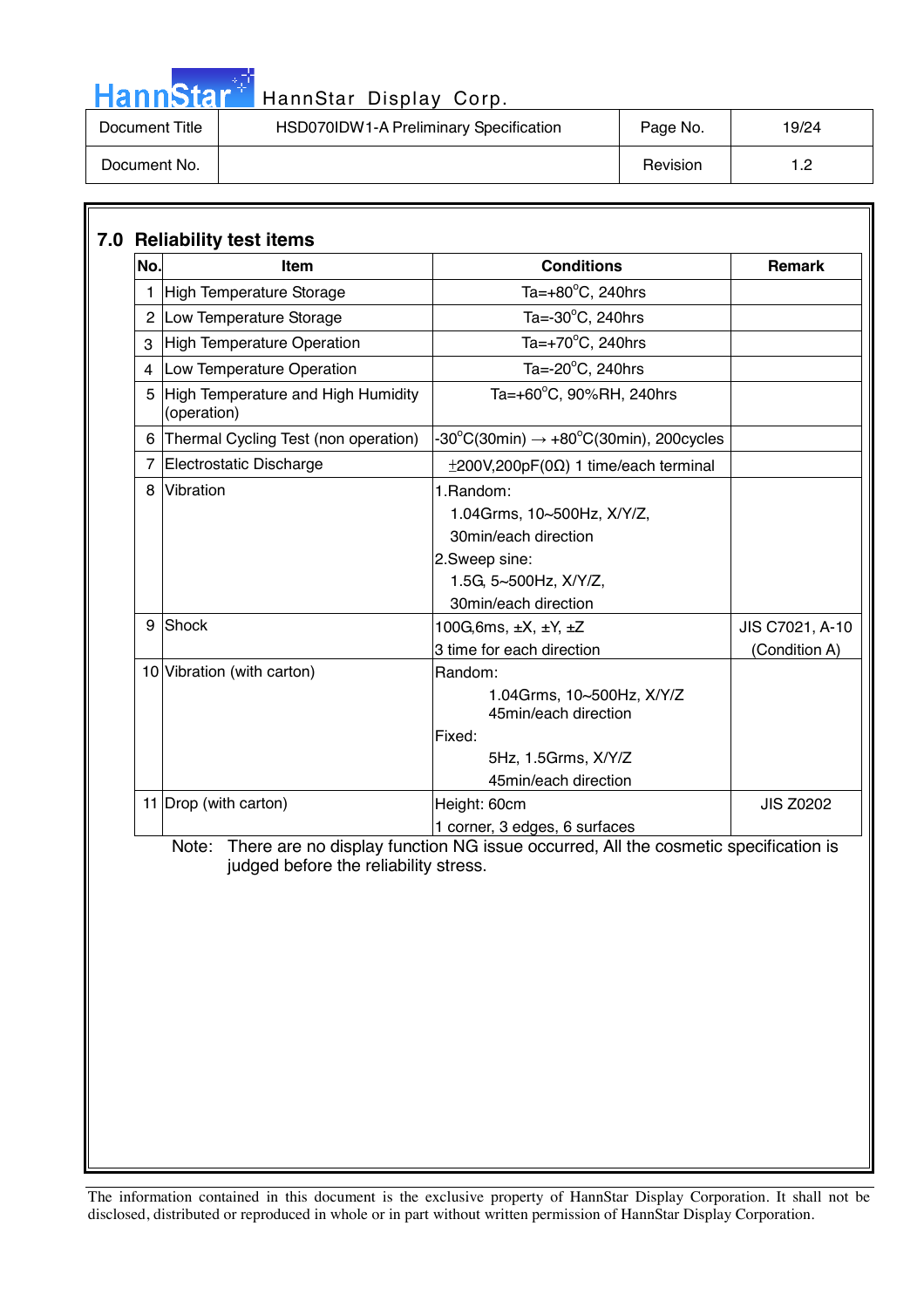**Hann**Star HannStar Display Corp. Document Title | HSD070IDW1-A Preliminary Specification | Page No. | 20/24 Document No. | Nevision | 1.2

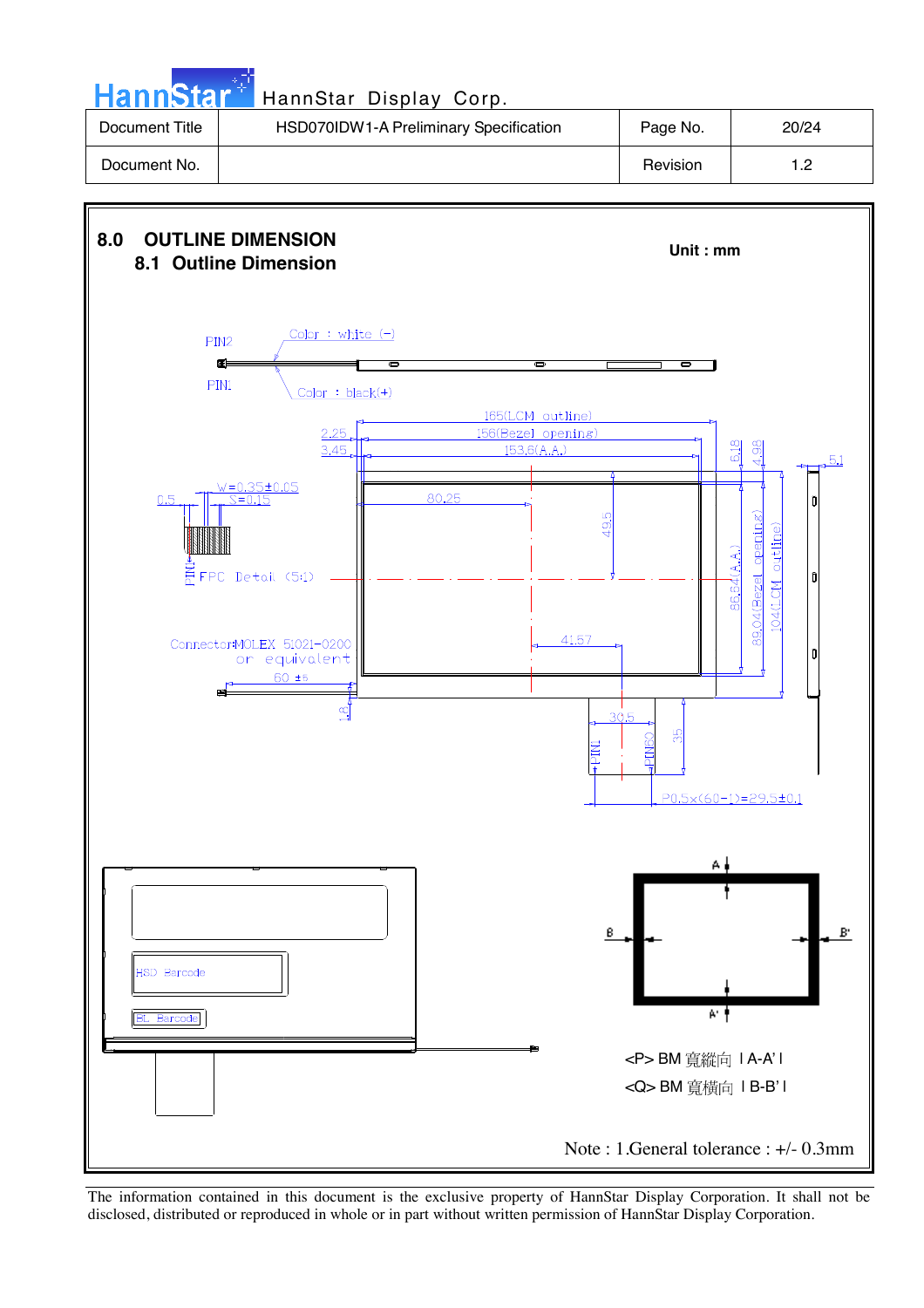|  |  | <b>HannStar</b> |  |
|--|--|-----------------|--|
|  |  |                 |  |
|  |  |                 |  |

### HannStar Display Corp.

| Document Title | HSD070IDW1-A Preliminary Specification | Page No. | 21/24               |
|----------------|----------------------------------------|----------|---------------------|
| Document No.   |                                        | Revision | ר י<br>. . <u>.</u> |

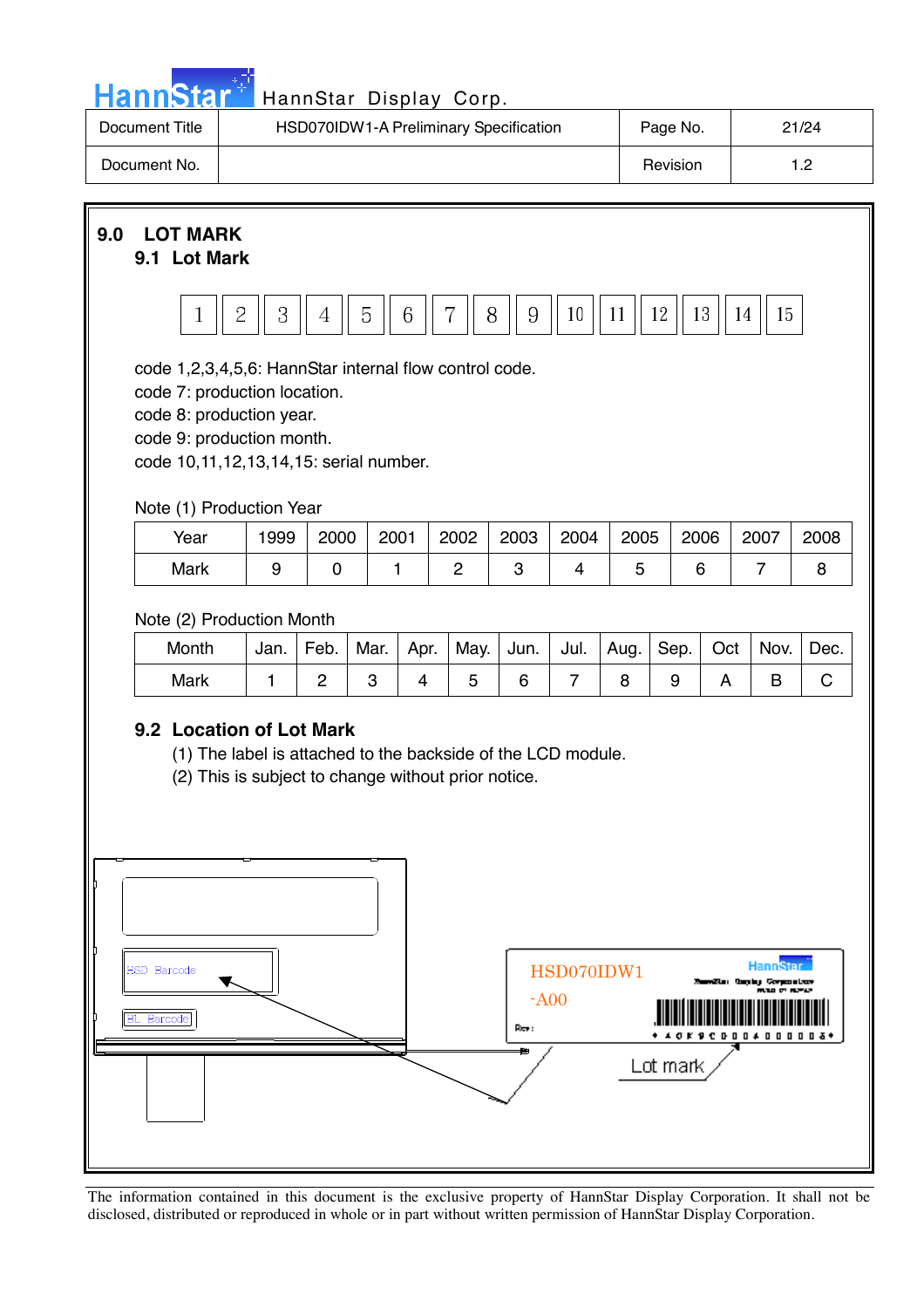

| Document Title | HSD070IDW1-A Preliminary Specification | Page No. | 22/24 |
|----------------|----------------------------------------|----------|-------|
| Document No.   |                                        | Revision | - מ   |

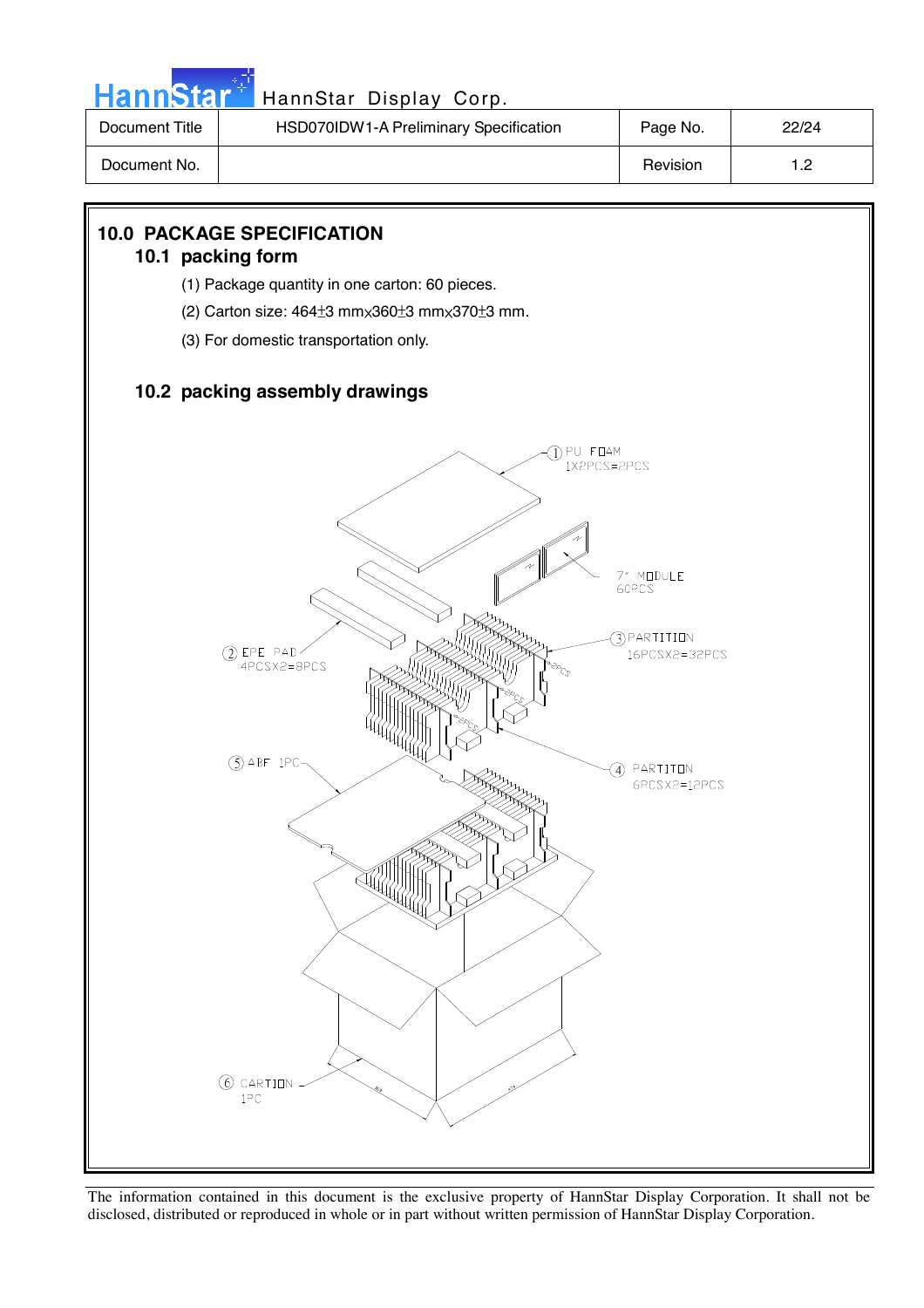

## Hann Star<sup>47</sup> HannStar Display Corp.

| Document Title | HSD070IDW1-A Preliminary Specification | Page No. | 23/24 |
|----------------|----------------------------------------|----------|-------|
| Document No.   |                                        | Revision | 12    |

### **11.0 GENERAL PRECAUTION**

#### **11.1 Use Restriction**

This product is not authorized for use in life supporting systems, aircraft navigation control systems, military systems and any other application where performance failure could be life-threatening or otherwise catastrophic.

#### **11.2 Disassembling or Modification**

 Do not disassemble or modify the module. It may damage sensitive parts inside LCD module, and may cause scratches or dust on the display. HannStar does not warrant the module, if customers disassemble or modify the module.

#### **11.3 Breakage of LCD Panel**

- 11.3.1.If LCD panel is broken and liquid crystal spills out, do not ingest or inhale liquid crystal, and do not contact liquid crystal with skin.
- 11.3.2. If liquid crystal contacts mouth or eyes, rinse out with water immediately.
- 11.3.3. If liquid crystal contacts skin or cloths, wash it off immediately with alcohol and rinse thoroughly with water.
- 11.3.4. Handle carefully with chips of glass that may cause injury, when the glass is broken.

#### **11.4 Electric Shock**

- 11.4.1. Disconnect power supply before handling LCD module.
- 11.4.2. Do not pull or fold the LED cable.
- 11.4.3. Do not touch the parts inside LCD modules and the fluorescent LED's connector or cables in order to prevent electric shock.

#### **11.5 Absolute Maximum Ratings and Power Protection Circuit**

- 11.5.1. Do not exceed the absolute maximum rating values, such as the supply voltage variation, input voltage variation, variation in parts' parameters, environmental temperature, etc., otherwise LCD module may be damaged.
- 11.5.2. Please do not leave LCD module in the environment of high humidity and high temperature for a long time.
- 11.5.3. It's recommended to employ protection circuit for power supply.

#### **11.6 Operation**

- 11.6.1 Do not touch, push or rub the polarizer with anything harder than HB pencil lead.
- 11.6.2 Use fingerstalls of soft gloves in order to keep clean display quality, when persons handle the LCD module for incoming inspection or assembly.
- 11.6.3 When the surface is dusty, please wipe gently with absorbent cotton or other soft material.